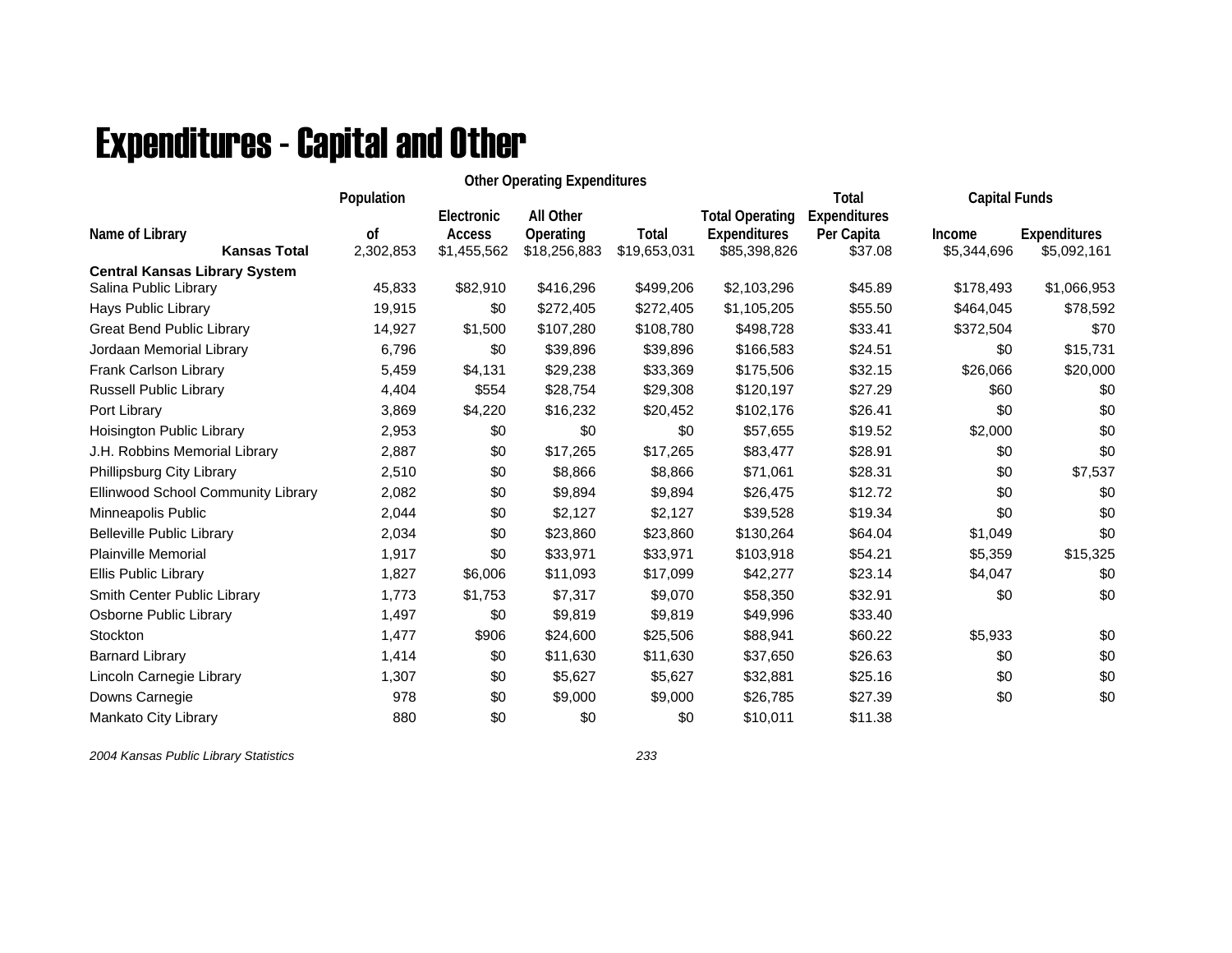|                                        |                 |                              | <b>Other Operating Expenditures</b> |                       |                                     |                       |                       |                                    |  |
|----------------------------------------|-----------------|------------------------------|-------------------------------------|-----------------------|-------------------------------------|-----------------------|-----------------------|------------------------------------|--|
|                                        | Population      | Electronic                   | All Other                           |                       | <b>Total Operating</b>              | Total<br>Expenditures | <b>Capital Funds</b>  |                                    |  |
| Name of Library<br><b>Kansas Total</b> | 0f<br>2,302,853 | <b>Access</b><br>\$1,455,562 | Operating<br>\$18,256,883           | Total<br>\$19,653,031 | <b>Expenditures</b><br>\$85,398,826 | Per Capita<br>\$37.08 | Income<br>\$5,344,696 | <b>Expenditures</b><br>\$5,092,161 |  |
| <b>Central Kansas Library System</b>   |                 |                              |                                     |                       |                                     |                       |                       |                                    |  |
| Independent Township                   | 816             | \$0                          | \$8,052                             | \$8,052               | \$26,203                            | \$32.11               | \$0                   | \$0                                |  |
| Lang Memorial                          | 765             | \$1,398                      | \$3,566                             | \$4,964               | \$21,127                            | \$27.62               |                       |                                    |  |
| Randolph-Decker Pub. Lib.              | 721             | \$0                          | \$0                                 | \$0                   | \$9,555                             | \$13.25               | \$15,462              | \$15,462                           |  |
| Logan Public Library                   | 566             | \$0                          | \$770                               | \$770                 | \$8,048                             | \$14.22               | \$0                   | \$0                                |  |
| Kanopolis Public Library               | 524             | \$198                        | \$0                                 | \$198                 | \$8,673                             | \$16.55               | \$0                   | \$0                                |  |
| Glasco City Library                    | 509             | \$0                          | \$3,573                             | \$3,573               | \$11,888                            | \$23.36               |                       |                                    |  |
| Cawker City Public Library             | 504             | \$0                          | \$2,802                             | \$2,802               | \$15,946                            | \$31.64               |                       | \$0                                |  |
| Kensington Community/School Library    | 492             | \$0                          | \$9,170                             | \$0                   | \$9,763                             | \$19.84               | \$0                   |                                    |  |
| Delphos Public Library                 | 459             | \$0                          | \$1,820                             | \$1,820               | \$11,421                            | \$24.88               | \$0                   | \$0                                |  |
| Jewell                                 | 447             | \$0                          | \$745                               | \$745                 | \$10,326                            | \$23.10               | \$9,863               | \$9,863                            |  |
| Glen Elder Library                     | 422             | \$0                          | \$2,136                             | \$2,136               | \$7,506                             | \$17.79               | \$0                   | \$0                                |  |
| Lucas Public Library                   | 416             | \$0                          | \$1,954                             | \$1,954               | \$8,665                             | \$20.83               | \$0                   | \$0                                |  |
| <b>Gypsum Community Library</b>        | 401             | \$1,800                      | \$1,197                             | \$2,997               | \$8,678                             | \$21.64               | \$0                   | \$0                                |  |
| Scandia                                | 387             | \$0                          | \$600                               | \$600                 | \$6,763                             | \$17.48               |                       |                                    |  |
| Jamestown City Library                 | 387             | \$0                          | \$1,332                             | \$1,332               | \$7,014                             | \$18.12               | \$0                   | \$0                                |  |
| <b>Otis Community Library</b>          | 316             | \$1,551                      | \$513                               | \$2,064               | \$11,547                            | \$36.54               | \$0                   | \$0                                |  |
| Sylvan Grove Public Library            | 310             | \$1,400                      | \$300                               | \$1,700               | \$9,121                             | \$29.42               | \$0                   | \$0                                |  |
| <b>Courtland Community Library</b>     | 302             | \$0                          | \$0                                 | \$0                   | \$5,418                             | \$17.94               | \$0                   | \$0                                |  |
| Mccracken Public Library               | 293             | \$1,158                      | \$4,689                             | \$5,847               | \$12,558                            | \$42.86               | \$0                   | \$0                                |  |
| Lebanon Community Library              | 279             | \$0                          | \$4,072                             | \$4,072               | \$11,348                            | \$40.67               | \$0                   | \$0                                |  |
| Palco Public Library                   | 235             | \$0                          | \$2,994                             | \$2,994               | \$7,942                             | \$33.80               | \$0                   | \$0                                |  |
| <b>Burr Oak City Library</b>           | 234             | \$0                          | \$3,319                             | \$3,319               | \$5,357                             | \$22.89               | \$0                   | \$466                              |  |
| <b>Bison Community Library</b>         | 221             | \$0                          | \$2,269                             | \$2,269               | \$8,318                             | \$37.64               | \$0                   | \$0                                |  |
| Kirwin City Library                    | 218             | \$0                          | \$2,097                             | \$2,097               | \$6,696                             | \$30.72               | \$0                   | \$0                                |  |
| Luray City Library                     | 188             | \$813                        | \$0                                 | \$813                 | \$4,028                             | \$21.43               | \$0                   | \$0                                |  |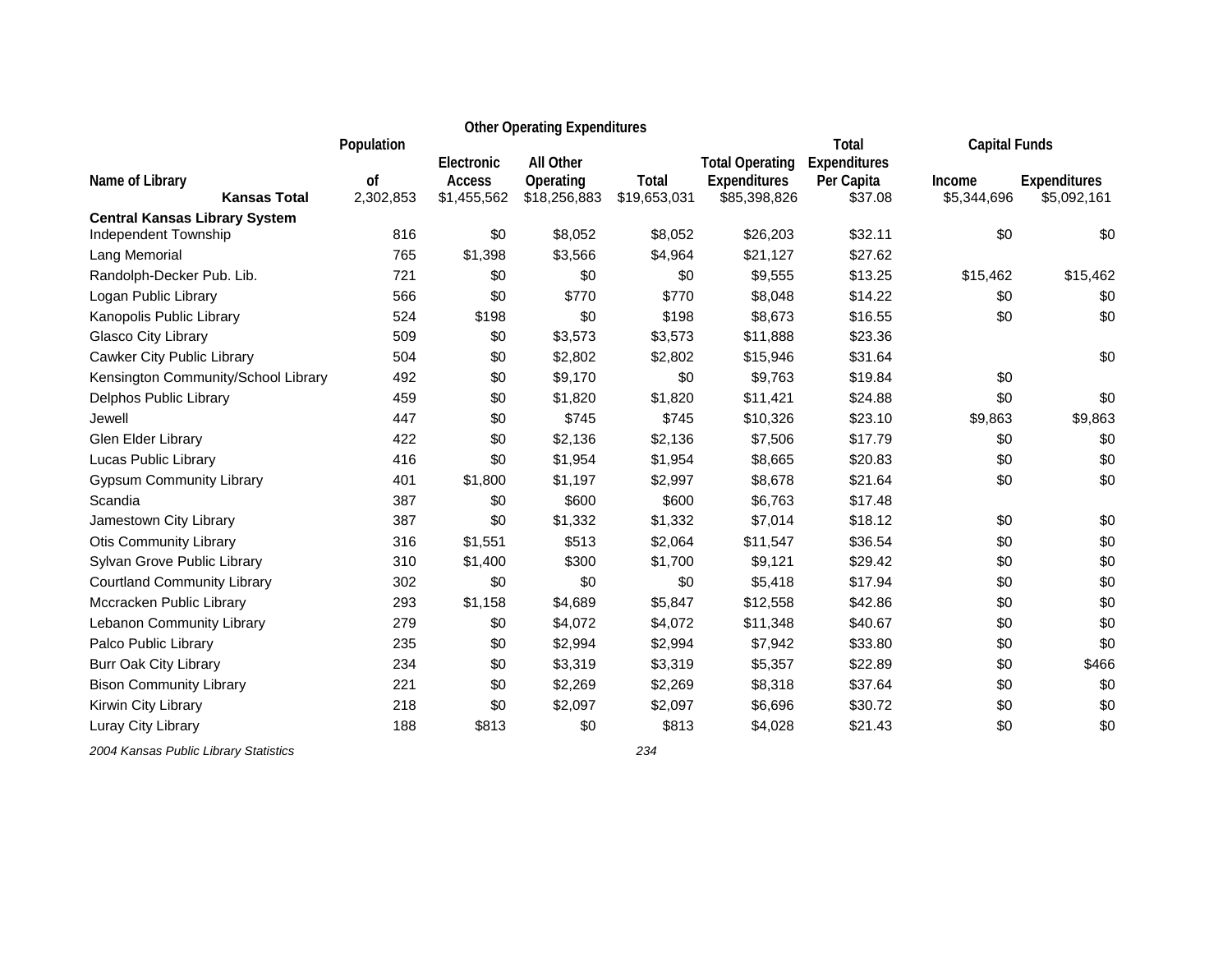|                                                                       |                               |                                            | <b>Other Operating Expenditures</b>    |                       |                                                        |                                                |                                                      |                                    |
|-----------------------------------------------------------------------|-------------------------------|--------------------------------------------|----------------------------------------|-----------------------|--------------------------------------------------------|------------------------------------------------|------------------------------------------------------|------------------------------------|
| Name of Library<br><b>Kansas Total</b>                                | Population<br>οf<br>2,302,853 | Electronic<br><b>Access</b><br>\$1,455,562 | All Other<br>Operating<br>\$18,256,883 | Total<br>\$19,653,031 | Total Operating<br><b>Expenditures</b><br>\$85,398,826 | Total<br>Expenditures<br>Per Capita<br>\$37.08 | <b>Capital Funds</b><br><b>Income</b><br>\$5,344,696 | <b>Expenditures</b><br>\$5,092,161 |
| <b>Central Kansas Library System</b><br>Long Island Community Library | 148                           | \$697                                      | \$837                                  | \$1,534               | \$3,826                                                | \$25.85                                        |                                                      |                                    |
| Rae Hobson Memorial Library                                           | 147                           | \$0                                        | \$1.512                                | \$1,512               | \$4,827                                                | \$32.84                                        | \$0                                                  | \$0                                |
| Sunshine City Library                                                 | 134                           | \$0                                        | \$984                                  | \$984                 | \$6,256                                                | \$46.69                                        | \$0                                                  | \$0                                |
| <b>Gaylord City Library</b>                                           | 131                           | \$0                                        | \$1.040                                | \$1,040               | \$1,162                                                | \$8.87                                         | \$0                                                  | \$0                                |
| Formoso Public Library                                                | 116                           | \$0                                        | \$1.711                                | \$1.711               | \$4.990                                                | \$43.02                                        | \$0                                                  | \$0                                |
| Randall Public Library                                                | 77                            | \$0                                        | \$3,587                                | \$3.587               | \$7.066                                                | \$91.77                                        | \$202                                                | \$2,820                            |
| <b>System Total</b>                                                   | 139.948                       | \$110.995                                  | \$1,152,811                            | \$1,254,636           | \$5,412,996                                            | \$38.68                                        | \$1,085,083                                          | \$1,232,819                        |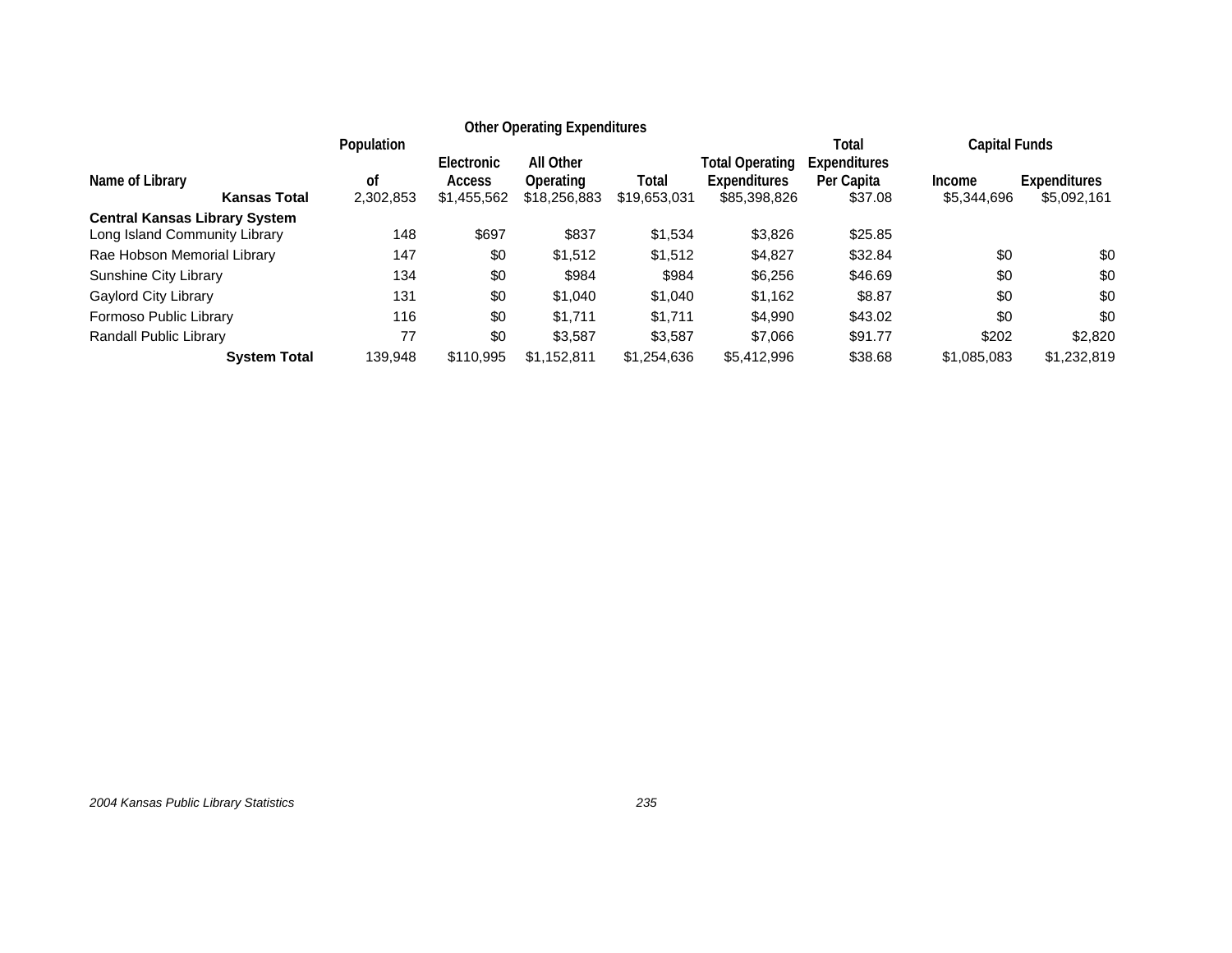|                                            |                            |                                            | <b>Other Operating Expenditures</b>    |                       |                                                        |                                       |                       |                             |
|--------------------------------------------|----------------------------|--------------------------------------------|----------------------------------------|-----------------------|--------------------------------------------------------|---------------------------------------|-----------------------|-----------------------------|
|                                            | Population                 |                                            |                                        |                       |                                                        | Total                                 | <b>Capital Funds</b>  |                             |
| Name of Library<br><b>Kansas Total</b>     | <sub>of</sub><br>2,302,853 | Electronic<br><b>Access</b><br>\$1,455,562 | All Other<br>Operating<br>\$18,256,883 | Total<br>\$19,653,031 | <b>Total Operating</b><br>Expenditures<br>\$85,398,826 | Expenditures<br>Per Capita<br>\$37.08 | Income<br>\$5,344,696 | Expenditures<br>\$5,092,161 |
| North Central Kansas Library System        |                            |                                            |                                        |                       |                                                        |                                       |                       |                             |
| Manhattan Public Library                   | 44,733                     | \$205,204                                  | \$271,642                              | \$476,846             | \$1,987,205                                            | \$44.42                               | \$0                   | \$0                         |
| Emporia Public Library                     | 32,516                     | \$32,812                                   | \$133,150                              | \$165,962             | \$718,446                                              | \$22.10                               | \$0                   | \$0                         |
| Dorothy Bramlage Public Library            | 26,313                     | \$2,000                                    | \$118,176                              | \$120,176             | \$583,981                                              | \$22.19                               | \$22,500              | \$4,016                     |
| Pottawatomie Wabaunsee Regional<br>Library | 21,222                     | \$1,580                                    | \$123,681                              | \$125,261             | \$370,792                                              | \$17.47                               | \$10,078              | \$16,603                    |
| Abilene Public Library                     | 6,456                      | \$0                                        | \$56,270                               | \$56,270              | \$211,355                                              | \$32.74                               | \$264                 | \$2,460                     |
| Clay Center Carnegie Library               | 4,405                      | \$0                                        | \$16,958                               | \$16,958              | \$92,770                                               | \$21.06                               | \$0                   | \$0                         |
| Wamego Public Library                      | 4,237                      | \$0                                        | \$48,313                               | \$48,313              | \$153,554                                              | \$36.24                               | \$0                   |                             |
| Marysville Public Library                  | 3,133                      | \$0                                        | \$22,297                               | \$22,297              | \$166,481                                              | \$53.14                               | \$0                   | \$1,500                     |
| Hillsboro Public Library                   | 2,839                      | \$0                                        | \$0                                    | \$0                   | \$52,285                                               | \$18.42                               | \$5,998               | \$2,869                     |
| Herington Public Library                   | 2,491                      | \$0                                        | \$85,368                               | \$85,368              | \$115,556                                              | \$46.39                               | \$0                   | \$0                         |
| Council Grove Public Library               | 2,275                      | \$0                                        | \$11,548                               | \$11,548              | \$66,805                                               | \$29.36                               | \$0                   | \$0                         |
| Marion City Library                        | 2,058                      | \$0                                        | \$10,092                               | \$10,092              | \$66,119                                               | \$32.13                               | \$0                   | \$0                         |
| Peabody Township Llibrary                  | 1,523                      | \$0                                        | \$9,540                                | \$9,540               | \$18,302                                               | \$12.02                               | \$0                   | \$0                         |
| Americus Township Library                  | 1,518                      | \$0                                        | \$17,748                               | \$17,748              | \$43,654                                               | \$28.76                               | \$5,514               | \$4,896                     |
| Chapman Public Library                     | 1,252                      |                                            | \$2,628                                | \$2,628               | \$19,617                                               | \$15.67                               | \$0                   |                             |
| Cottonwood Falls/Burnley Memorial          | 1,183                      | \$0                                        | \$2,421                                | \$2,421               | \$19,411                                               | \$16.41                               | \$0                   | \$0                         |
| Washington Library                         | 1,168                      | \$0                                        | \$1,127                                | \$1,127               | \$24,865                                               | \$21.29                               |                       |                             |
| Solomon Public Library                     | 1,062                      | \$0                                        | \$3,560                                | \$3,560               | \$22,009                                               | \$20.72                               |                       | \$0                         |
| <b>Blue Rapids Public Library</b>          | 1,061                      | \$0                                        | \$3,849                                | \$3,849               | \$14,315                                               | \$13.49                               | \$111,000             | \$2,000                     |
| Hartford/Elmendaro Township                | 954                        | \$32                                       | \$6,703                                | \$6,735               | \$21,944                                               | \$23.00                               |                       |                             |
| <b>Hillcrest Library</b>                   | 900                        | \$0                                        | \$1,000                                | \$1,000               | \$10,191                                               | \$11.32                               | \$0                   | \$0                         |
| Wakefield Public Library                   | 854                        | \$0                                        | \$4,446                                | \$4,446               | \$21,925                                               | \$25.67                               | \$1,041               | \$879                       |
| <b>Enterprise Public Library</b>           | 823                        | \$0                                        | \$1,616                                | \$1,616               | \$16,646                                               | \$20.23                               | \$0                   | \$0                         |
| Lyon County Library Dist. #1               | 817                        | \$0                                        | \$8,808                                | \$8,808               | \$21,636                                               | \$26.48                               | \$19,312              | \$2,050                     |
| <b>Frankfort City Library</b>              | 817                        | \$0                                        | \$5,722                                | \$5,722               | \$26,163                                               | \$32.02                               |                       | \$0                         |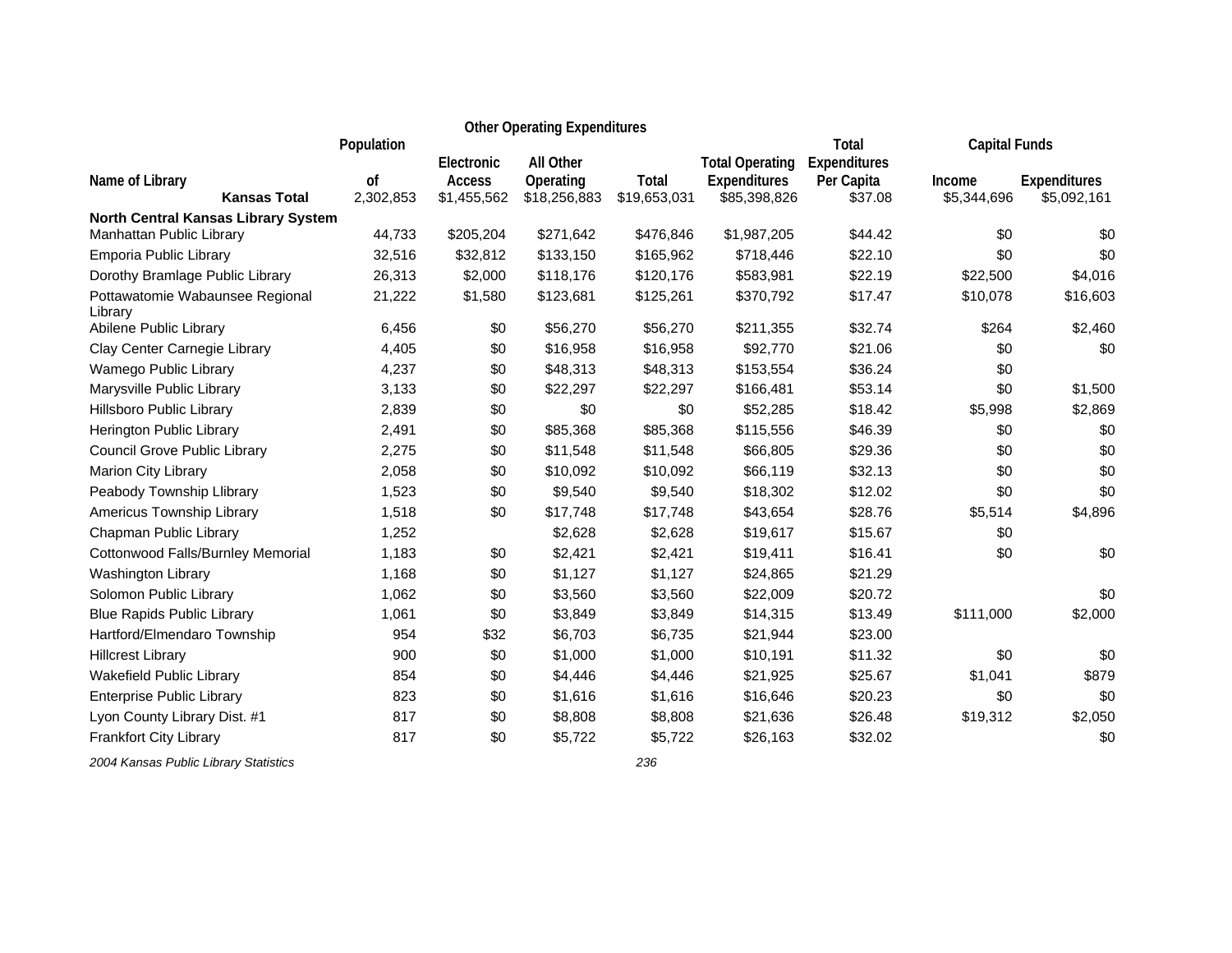|                                     |            |               | <b>Other Operating Expenditures</b> |              |                        |                              |                      |                     |
|-------------------------------------|------------|---------------|-------------------------------------|--------------|------------------------|------------------------------|----------------------|---------------------|
|                                     | Population | Electronic    | All Other                           |              | <b>Total Operating</b> | Total<br><b>Expenditures</b> | <b>Capital Funds</b> |                     |
| Name of Library                     | 0f         | <b>Access</b> | Operating                           | Total        | <b>Expenditures</b>    | Per Capita                   | <b>Income</b>        | <b>Expenditures</b> |
| <b>Kansas Total</b>                 | 2,302,853  | \$1,455,562   | \$18,256,883                        | \$19,653,031 | \$85,398,826           | \$37.08                      | \$5,344,696          | \$5,092,161         |
| North Central Kansas Library System | 667        |               |                                     |              |                        |                              | \$0                  |                     |
| Florence Public Library             |            | \$1,541       | \$2,330                             | \$3,871      | \$12,901               | \$19.34                      |                      | \$0                 |
| Waterville Public Library           | 646        | \$0           | \$4,118                             | \$4,118      | \$16,074               | \$24.88                      | \$0                  | \$1,375             |
| Hanover Public                      | 605        | \$0           | \$3,000                             | \$3,000      | \$14,200               | \$23.47                      | \$0                  | \$0                 |
| Goessel Public Library              | 557        | \$19          | \$7,893                             | \$7,912      | \$26,782               | \$48.08                      | \$45                 | \$2,426             |
| <b>Clifton Public Library</b>       | 520        | \$0           | \$2,550                             | \$2,550      | \$9,083                | \$17.47                      | \$0                  | \$0                 |
| <b>Whitecity Public Library</b>     | 497        | \$0           | \$4,035                             | \$4,035      | \$9,399                | \$18.91                      | \$0                  | \$0                 |
| Leonardville City Library           | 439        | \$0           | \$1,224                             | \$1,224      | \$11,498               | \$26.19                      | \$0                  | \$0                 |
| Axtell Public Library               | 433        | \$0           | \$236                               | \$236        | \$4,919                | \$11.36                      | \$0                  | \$0                 |
| Hope Community Library              | 367        | \$0           | \$1,680                             | \$1,680      | \$4,818                | \$13.13                      | \$0                  | \$0                 |
| Elm Creek Township Library          | 364        | \$0           | \$1,792                             | \$1,792      | \$4,876                | \$13.40                      | \$0                  | \$0                 |
| Dwight Public Library               | 331        | \$0           | \$976                               | \$976        | \$2,228                | \$6.73                       | \$0                  | \$0                 |
| Agra/F Lee Doctor Library           | 290        | \$367         | \$1,212                             | \$1,579      | \$5,252                | \$18.11                      | \$0                  | \$0                 |
| <b>Burns Public Library</b>         | 278        | \$0           | \$0                                 | \$0          | \$1,452                | \$5.22                       | \$0                  | \$0                 |
| Summerfield Public Library          | 206        | \$0           | \$30                                | \$30         | \$2,560                | \$12.43                      | \$0                  | \$0                 |
| Vermillion Public Library           | 101        | \$637         | \$558                               | \$1,195      | \$3,386                | \$33.52                      | \$107                | \$195               |
| <b>System Total</b>                 | 172,911    | \$244,192     | \$998,297                           | \$1,242,489  | \$4,995,455            | \$28.89                      | \$175,859            | \$41,269            |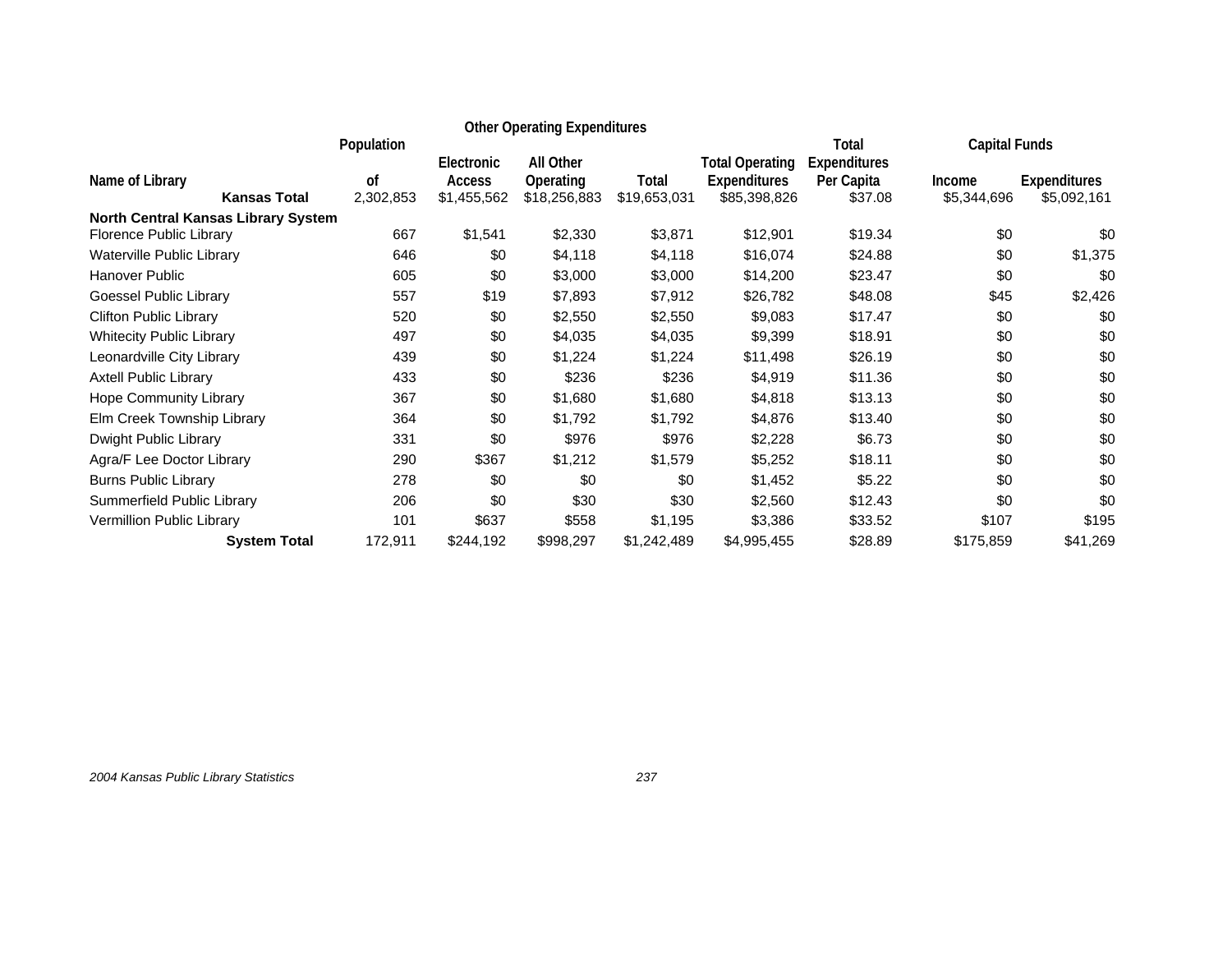|                                                 |                            |                                     | <b>Other Operating Expenditures</b>    |                       |                                                        |                                       |                       |                                    |
|-------------------------------------------------|----------------------------|-------------------------------------|----------------------------------------|-----------------------|--------------------------------------------------------|---------------------------------------|-----------------------|------------------------------------|
|                                                 | Population                 |                                     |                                        |                       |                                                        | Total                                 | <b>Capital Funds</b>  |                                    |
| Name of Library<br><b>Kansas Total</b>          | <sub>of</sub><br>2,302,853 | Electronic<br>Access<br>\$1,455,562 | All Other<br>Operating<br>\$18,256,883 | Total<br>\$19,653,031 | <b>Total Operating</b><br>Expenditures<br>\$85,398,826 | Expenditures<br>Per Capita<br>\$37.08 | Income<br>\$5,344,696 | <b>Expenditures</b><br>\$5,092,161 |
| <b>Northeast Kansas Library System</b>          |                            |                                     |                                        |                       |                                                        |                                       |                       |                                    |
| Johnson County Library                          | 381,237                    | \$528,133                           | \$2,686,610                            | \$3,214,743           | \$16,632,390                                           | \$43.63                               | \$2,544,132           | \$2,677,025                        |
| Topeka & Shawnee County Public Library          | 167,063                    | \$20,824                            | \$4,429,920                            | \$4,450,744           | \$15,016,956                                           | \$89.89                               | \$0                   | \$0                                |
| Kansas City, Kansas Public Library              | 150,316                    | \$66,979                            | \$1,312,541                            | \$1,379,520           | \$6,183,974                                            | \$41.14                               | \$0                   | \$0                                |
| <b>Olathe Public Library</b>                    | 105,274                    | \$190,348                           | \$400,250                              | \$590,598             | \$3,132,534                                            | \$29.76                               | \$14,627              | \$3,250                            |
| Lawrence Public Library                         | 82,120                     | \$6,950                             | \$504,281                              | \$511,231             | \$2,465,937                                            | \$30.03                               | \$9,500               | \$41,695                           |
| Leavenworth Public Library                      | 35,211                     | \$9,000                             | \$225,663                              | \$234,663             | \$877,900                                              | \$24.93                               | \$11,000              | \$42,667                           |
| Ottawa Library                                  | 12,031                     | \$0                                 | \$104,810                              | \$104,810             | \$599,189                                              | \$49.80                               | \$0                   | \$0                                |
| <b>Atchison Library</b>                         | 10,111                     | \$19,485                            | \$88,456                               | \$107,941             | \$416,998                                              | \$41.24                               | \$15,000              | \$0                                |
| Lansing Community Library                       | 10,032                     | \$1,200                             | \$3,009                                | \$4,209               | \$48,887                                               | \$4.87                                | \$0                   | \$0                                |
| Library District #1, Miami County               | 8,300                      | \$0                                 | \$76,508                               | \$76,508              | \$353,309                                              | \$42.57                               | \$93,338              | \$93,338                           |
| Library District #1, Doniphan County            | 7,692                      | \$180                               | \$94,179                               | \$94,359              | \$273,155                                              | \$35.51                               | \$25,000              | \$0                                |
| Basehor Community Library, Dist. #2, Lv.<br>Co. | 6,850                      | \$240                               | \$99,782                               | \$100,022             | \$259,938                                              | \$37.95                               | \$28,428              | \$18,043                           |
| <b>Bonner Springs City Library</b>              | 6,777                      | \$0                                 | \$52,788                               | \$52,788              | \$285,466                                              | \$42.12                               | \$0                   | \$4,000                            |
| Eudora Public Library                           | 6,232                      | \$1,470                             | \$12,845                               | \$14,315              | \$87,523                                               | \$14.04                               | \$9,252               | \$26,556                           |
| Paola Free Library                              | 5,065                      | \$6,541                             | \$139,520                              | \$146,061             | \$285,581                                              | \$56.38                               | \$3,600               | \$1,422                            |
| Osawatomie Public Library                       | 4,595                      | \$3,063                             | \$9,796                                | \$12,859              | \$79,114                                               | \$17.22                               | \$0                   | \$0                                |
| <b>Baldwin City Library</b>                     | 3,637                      | \$600                               | \$41,036                               | \$41,636              | \$110,677                                              | \$30.43                               | \$9,780               | \$0                                |
| Beck-Bookman Library                            | 3,341                      |                                     | \$22,600                               | \$22,600              | \$114,480                                              | \$34.27                               | \$20,685              | \$817                              |
| Hiawatha/Morrill Public Library                 | 3,331                      | \$0                                 | \$63,858                               | \$63,858              | \$201,494                                              | \$60.49                               | \$5,176               | \$0                                |
| Tonganoxie Public Library                       | 3,317                      | \$0                                 | \$51,862                               | \$51,862              | \$182,801                                              | \$55.11                               | \$17,056              | \$913                              |
| Osage City Public Library                       | 2,954                      | \$8,278                             | \$17,845                               | \$26,123              | \$113,062                                              | \$38.27                               | \$3,147               | \$4,498                            |
| Meriden Community Library                       | 2,742                      | \$0                                 | \$14,287                               | \$14,287              | \$45,033                                               | \$16.42                               | \$8,774               | \$0                                |
| Linwood Community Library Dist. #1              | 2,734                      | \$0                                 | \$33,444                               | \$33,444              | \$112,535                                              | \$41.16                               | \$1,148               | \$0                                |
| Mary Cotton Public                              | 2,559                      | \$0                                 | \$18,272                               | \$18,272              | \$88,710                                               | \$34.67                               | \$10,000              | \$19,300                           |
| Oskaloosa Public Library                        | 2,182                      | \$0                                 | \$15,812                               | \$15,812              | \$50,881                                               | \$23.32                               | \$0                   | \$0                                |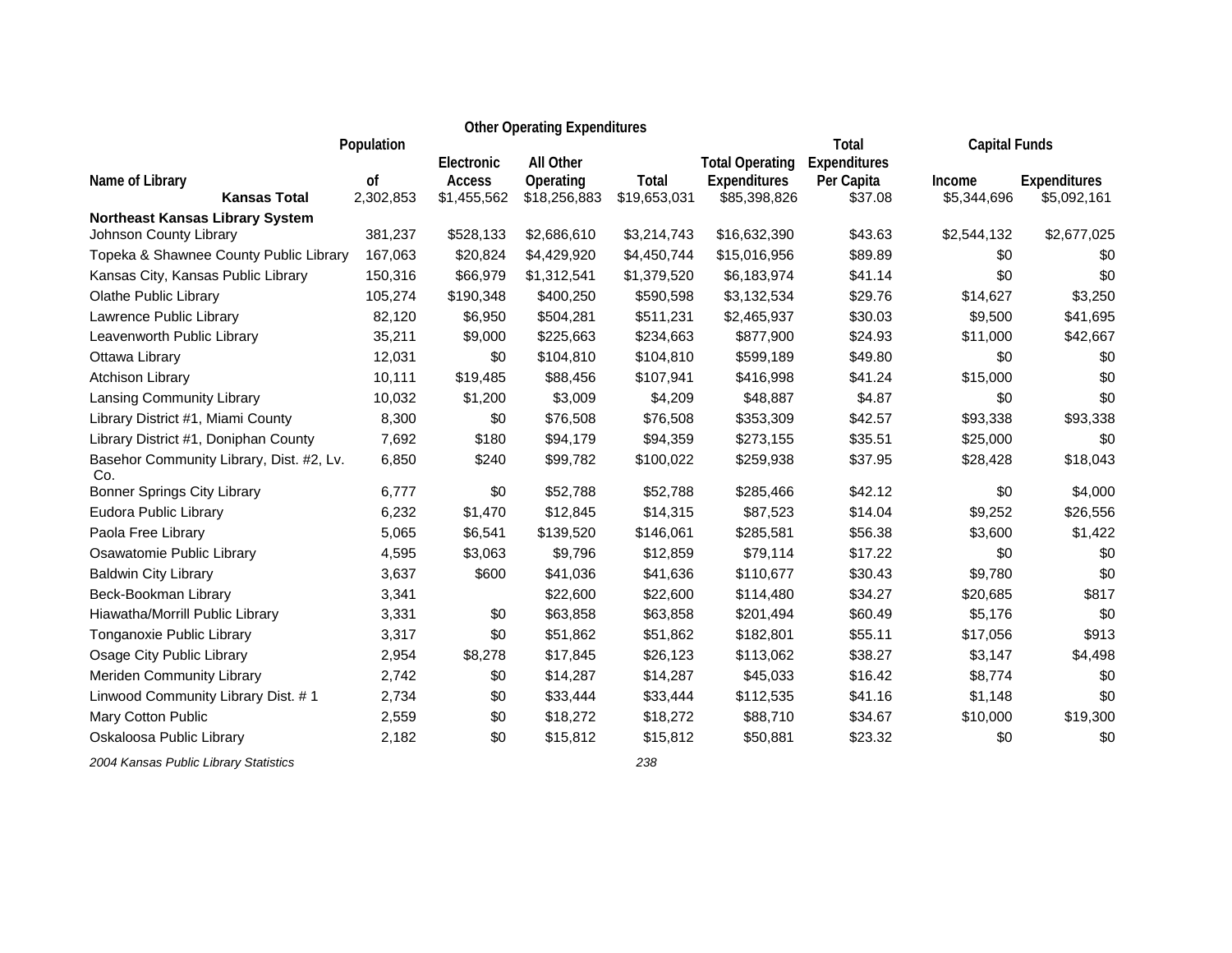|                                        |            |                              | <b>Other Operating Expenditures</b> |              |                                     |                       |                       |                                    |
|----------------------------------------|------------|------------------------------|-------------------------------------|--------------|-------------------------------------|-----------------------|-----------------------|------------------------------------|
|                                        | Population |                              |                                     |              |                                     | Total                 | <b>Capital Funds</b>  |                                    |
|                                        | οf         | Electronic                   | <b>All Other</b>                    | Total        | <b>Total Operating</b>              | Expenditures          |                       |                                    |
| Name of Library<br><b>Kansas Total</b> | 2,302,853  | <b>Access</b><br>\$1,455,562 | Operating<br>\$18,256,883           | \$19,653,031 | <b>Expenditures</b><br>\$85,398,826 | Per Capita<br>\$37.08 | Income<br>\$5,344,696 | <b>Expenditures</b><br>\$5,092,161 |
| <b>Northeast Kansas Library System</b> |            |                              |                                     |              |                                     |                       |                       |                                    |
| Seneca Free Library                    | 2,084      | \$500                        | \$22,434                            | \$22,934     | \$101,039                           | \$48.48               | \$4,300               | \$0                                |
| Delaware Township Library              | 2,068      | \$0                          | \$14,556                            | \$14,556     | \$45,903                            | \$22.20               | \$4,343               | \$0                                |
| Silver Lake Library                    | 1,993      | \$0                          | \$17,980                            | \$17,980     | \$65,841                            | \$33.04               | \$0                   | \$0                                |
| Horton Public Library                  | 1,883      | \$3,398                      | \$9,469                             | \$12,867     | \$50,398                            | \$26.76               | \$3,500               | \$1,036                            |
| Rossville Community Library            | 1,846      | \$0                          | \$10,403                            | \$10,403     | \$52,254                            | \$28.31               | \$0                   | \$0                                |
| Lyndon Carnegie Library                | 1,628      | \$0                          | \$22,390                            | \$22,390     | \$61,888                            | \$38.01               | \$2,500               | \$1,595                            |
| <b>Wellsville City Library</b>         | 1,595      | \$6,203                      | \$11,431                            | \$17,634     | \$60,720                            | \$38.07               | \$42                  | \$0                                |
| Carbondale City Library                | 1,439      | \$0                          | \$7,019                             | \$7,019      | \$28,472                            | \$19.79               | \$700                 | \$0                                |
| Winchester Public Library              | 1,287      |                              | \$10,876                            | \$10,876     | \$27,650                            | \$21.48               | \$2,000               | \$0                                |
| <b>Burlingame Community Library</b>    | 997        | \$2,087                      | \$5,720                             | \$7,807      | \$41,544                            | \$41.67               |                       |                                    |
| Nortonville Public Library             | 971        | \$0                          | \$9,045                             | \$9,045      | \$36,522                            | \$37.61               | \$0                   |                                    |
| Overbrook Public Library               | 960        | \$0                          | \$11,759                            | \$11,759     | \$43,618                            | \$45.44               | \$0                   | \$0                                |
| Mclouth Public Library                 | 855        | \$2,615                      | \$2,224                             | \$4,839      | \$16,474                            | \$19.27               |                       |                                    |
| <b>Effingham Community Library</b>     | 585        | \$0                          | \$4,513                             | \$4,513      | \$18,520                            | \$31.66               | \$1,503               | \$0                                |
| <b>Barnes Reading Room</b>             | 530        | \$0                          | \$8,083                             | \$8,083      | \$16,292                            | \$30.74               | \$0                   | \$0                                |
| Richmond Public Library                | 518        | \$0                          | \$8,384                             | \$8,384      | \$25,750                            | \$49.71               | \$2,671               | \$0                                |
| Centralia Coim, Munity Library         | 512        | \$622                        | \$5,317                             | \$5,939      | \$23,620                            | \$46.13               | \$778                 | \$424                              |
| Wetmore Public Library                 | 357        | \$2,085                      | \$7,214                             | \$9,299      | \$18,015                            | \$50.46               | \$0                   | \$0                                |
| <b>Bern Community Library</b>          | 201        | \$0                          | \$9,287                             | \$9,287      | \$30,164                            | \$150.07              | \$1,658               | \$0                                |
| Corning City Library                   | 167        | \$0                          | \$4,072                             | \$4,072      | \$10,781                            | \$64.56               | \$0                   | \$100                              |
| <b>System Total</b>                    | 1,048,179  | \$880,801                    | \$10,722,150                        | \$11,602,951 | \$48,793,989                        | \$46.55               | \$2,853,638           | \$2,936,679                        |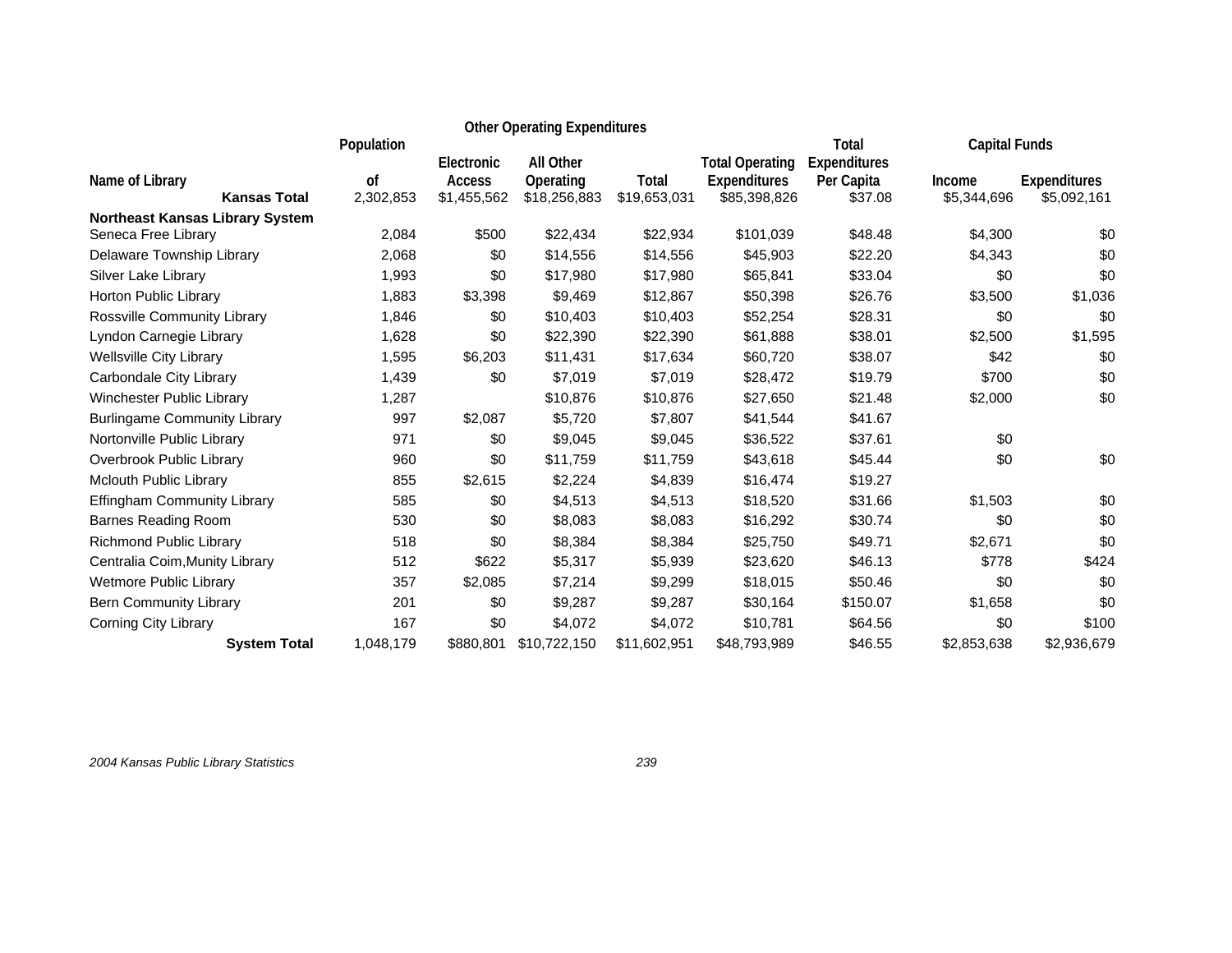|                                        |                            |                       | <b>Other Operating Expenditures</b> |                       |                                     |                       |                       |                                    |
|----------------------------------------|----------------------------|-----------------------|-------------------------------------|-----------------------|-------------------------------------|-----------------------|-----------------------|------------------------------------|
|                                        | Population                 |                       |                                     |                       |                                     | <b>Total</b>          | <b>Capital Funds</b>  |                                    |
|                                        |                            | Electronic            | <b>All Other</b>                    |                       | <b>Total Operating</b>              | Expenditures          |                       |                                    |
| Name of Library<br><b>Kansas Total</b> | <sub>of</sub><br>2,302,853 | Access<br>\$1,455,562 | Operating<br>\$18,256,883           | Total<br>\$19,653,031 | <b>Expenditures</b><br>\$85,398,826 | Per Capita<br>\$37.08 | Income<br>\$5,344,696 | <b>Expenditures</b><br>\$5,092,161 |
| <b>Northwest Kansas Library System</b> |                            |                       |                                     |                       |                                     |                       |                       |                                    |
| Colby/Pioneer Memorial Library         | 5,244                      | \$0                   | \$32,707                            | \$32,707              | \$199,270                           | \$38.00               | \$32,773              | \$3,069                            |
| Goodland Public Library                | 4,589                      | \$4,870               | \$36,992                            | \$41,862              | \$155,520                           | \$33.89               | \$0                   | \$0                                |
| Norton Public Library                  | 2,901                      | \$0                   | \$17,107                            | \$17,107              | \$119,268                           | \$41.11               | \$0                   | \$0                                |
| <b>Atwood Public Library</b>           | 2,843                      | \$0                   | \$9,114                             | \$9,114               | \$64,272                            | \$22.61               | \$0                   | \$0                                |
| <b>Graham County Public Library</b>    | 2,808                      | \$0                   | \$24,182                            | \$24,182              | \$100,806                           | \$35.90               |                       |                                    |
| Sheridan County Public Library         | 2,662                      | \$0                   | \$17,674                            | \$0                   | \$42,653                            | \$16.02               | \$69,231              | \$51,483                           |
| Oakley Public Library                  | 2,029                      | \$1,119               | \$8,262                             | \$9,381               | \$99,058                            | \$48.82               | \$9,002               | \$0                                |
| Oberlin City Library                   | 1,884                      | \$0                   | \$4,247                             | \$4,247               | \$49,816                            | \$26.44               | \$0                   | \$0                                |
| <b>Wakeeney Public Library</b>         | 1,800                      | \$0                   | \$15,466                            | \$15,466              | \$56,099                            | \$31.17               | \$0                   | \$0                                |
| St. Francis Public Library             | 1,390                      | \$0                   | \$7,354                             | \$7,354               | \$36,777                            | \$26.46               | \$0                   | \$0                                |
| Jay Johnson Public Library             | 901                        | \$0                   | \$5,720                             | \$0                   | \$50,430                            | \$55.97               |                       |                                    |
| Sharon Springs Public Library          | 799                        | \$0                   | \$2,099                             | \$2,099               | \$17,384                            | \$21.76               | \$0                   | \$0                                |
| Almena City Library                    | 460                        | \$0                   | \$622                               | \$622                 | \$6,269                             | \$13.63               |                       |                                    |
| <b>Bird City Public Library</b>        | 444                        | \$0                   | \$7,564                             | \$0                   | \$40,866                            | \$92.04               |                       |                                    |
| <b>Grinnell/Moore Family Library</b>   | 314                        | \$0                   | \$2,062                             | \$2,062               | \$5,296                             | \$16.87               | \$0                   | \$0                                |
| <b>Grainfield City Library</b>         | 313                        |                       | \$1,339                             | \$1,339               | \$5,590                             | \$17.86               | \$0                   | \$0                                |
| Lenora Public Library                  | 300                        | \$0                   | \$2,220                             | \$2,220               | \$6,759                             | \$22.53               | \$0                   | \$0                                |
| Selden Public Library                  | 190                        | \$0                   | \$1,032                             | \$1,032               | \$2,233                             | \$11.75               | \$1,000               | \$0                                |
| Norcatur Public Library                | 161                        | \$0                   | \$1,792                             | \$1,792               | \$3,524                             | \$21.89               | \$0                   | \$0                                |
| Jennings City Library                  | 135                        | \$0                   | \$1,170                             | \$1,170               | \$4,149                             | \$30.73               | \$0                   | \$0                                |
| Gove City Library                      | 99                         | \$0                   | \$1,096                             | \$1,096               | \$3,915                             | \$39.55               | \$0                   | \$0                                |
| <b>System Total</b>                    | 32,266                     | \$5,989               | \$199,821                           | \$174,852             | \$1,069,954                         | \$33.16               | \$112,006             | \$54,552                           |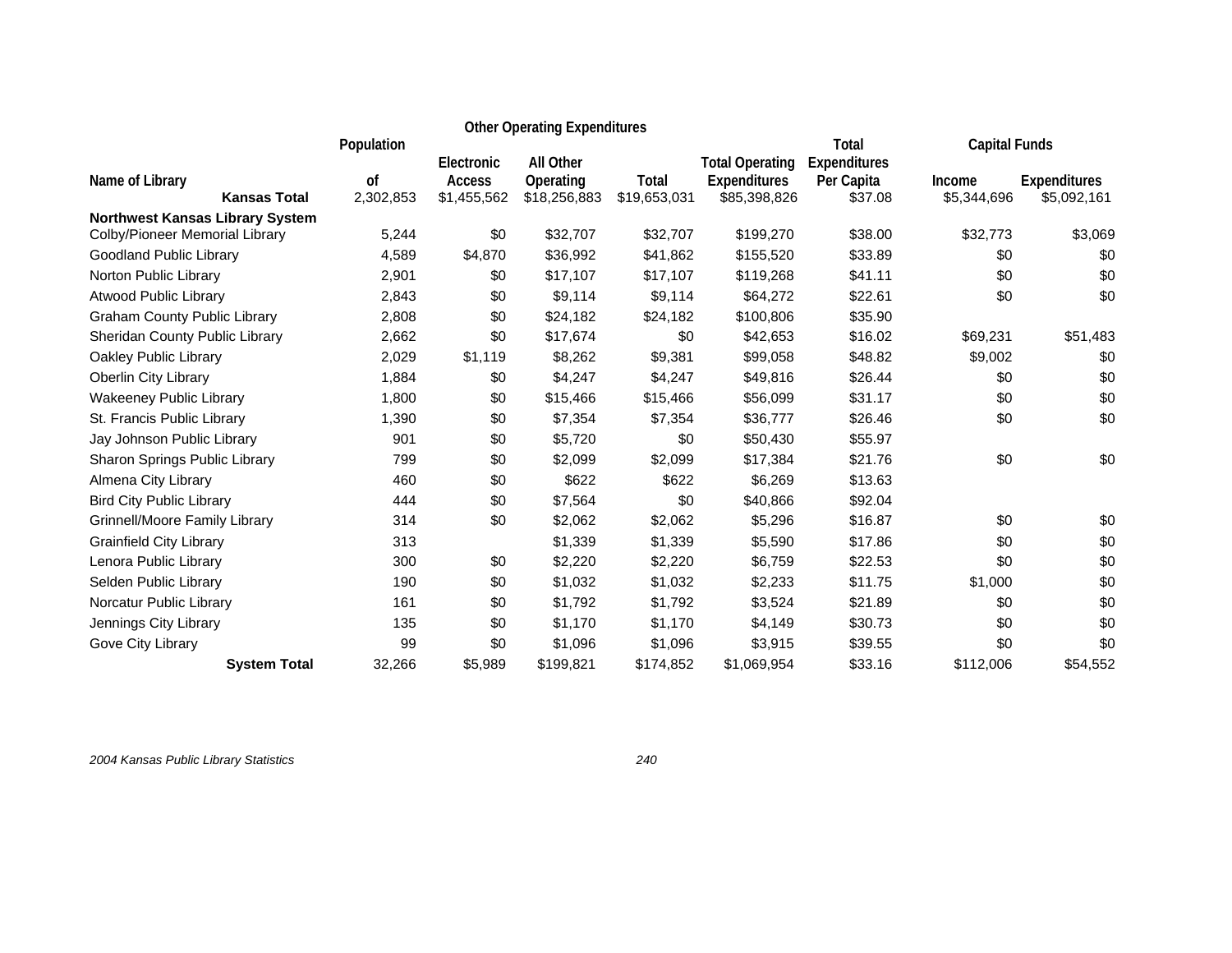|                                        |                            |                                     | <b>Other Operating Expenditures</b>           |                       |                                                        |                                       |                       |                                    |
|----------------------------------------|----------------------------|-------------------------------------|-----------------------------------------------|-----------------------|--------------------------------------------------------|---------------------------------------|-----------------------|------------------------------------|
|                                        | Population                 |                                     |                                               |                       |                                                        | <b>Total</b>                          | <b>Capital Funds</b>  |                                    |
| Name of Library<br><b>Kansas Total</b> | <sub>of</sub><br>2,302,853 | Electronic<br>Access<br>\$1,455,562 | <b>All Other</b><br>Operating<br>\$18,256,883 | Total<br>\$19,653,031 | <b>Total Operating</b><br>Expenditures<br>\$85,398,826 | Expenditures<br>Per Capita<br>\$37.08 | Income<br>\$5,344,696 | <b>Expenditures</b><br>\$5,092,161 |
| South Central Kansas Library System    |                            |                                     |                                               |                       |                                                        |                                       |                       |                                    |
| Wichita Public Library                 | 354,617                    | \$63,906                            | \$1,202,905                                   | \$1,266,811           | \$7,027,326                                            | \$19.82                               | \$0                   | \$0                                |
| Hutchison Public Library               | 40,783                     | \$0                                 | \$389,981                                     | \$389,981             | \$1,869,083                                            | \$45.83                               | \$25,000              | \$9,816                            |
| Derby Public Library                   | 19,200                     | \$8,015                             | \$60,544                                      | \$68,559              | \$570,028                                              | \$29.69                               | \$12,000              | \$135,544                          |
| Newton Public Library                  | 17,977                     | \$1,274                             | \$137,697                                     | \$138,971             | \$557,941                                              | \$31.04                               | \$81,259              | \$20,475                           |
| Mcpherson Public Library               | 13,731                     | \$18,597                            | \$132,753                                     | \$151,350             | \$558,261                                              | \$40.66                               | \$17,151              | \$13,696                           |
| <b>Bradford Memorial Library</b>       | 12,686                     | \$0                                 | \$107,756                                     | \$107,756             | \$375,541                                              | \$29.60                               | \$4,370               | \$11,000                           |
| Winfield Public Library                | 12,016                     | \$0                                 | \$87,558                                      | \$87,558              | \$384,250                                              | \$31.98                               | \$12,342              | \$4,145                            |
| Arkansas City Public Library           | 11,788                     | \$0                                 | \$66,476                                      | \$66,476              | \$295,277                                              | \$25.05                               | \$55,213              | \$31,128                           |
| Haysville Community Library            | 9,545                      | \$0                                 | \$54,000                                      | \$54,000              | \$289,061                                              | \$30.28                               | \$0                   | \$4,099                            |
| <b>Pratt Public Library</b>            | 9,437                      | \$7,118                             | \$30,663                                      | \$37,781              | \$196,063                                              | \$20.78                               | \$0                   | \$0                                |
| Augusta Public Library                 | 8,486                      | \$0                                 | \$44,000                                      | \$44,000              | \$255,084                                              | \$30.06                               | \$5                   | \$0                                |
| <b>Wellington Public</b>               | 8,299                      | \$23,885                            | \$33,474                                      | \$57,359              | \$207,237                                              | \$24.97                               | \$400,000             | \$7,000                            |
| Andover Public Library                 | 8,222                      | \$2,465                             | \$65,362                                      | \$67,827              | \$229,748                                              | \$27.94                               | \$22,170              | \$0                                |
| Park City Community Public Library     | 6,877                      | \$5,753                             | \$45,460                                      | \$51,213              | \$93,648                                               | \$13.62                               | \$12,000              | \$0                                |
| Mulvane Public Library                 | 5,536                      | \$0                                 | \$28,120                                      | \$28,120              | \$136,833                                              | \$24.72                               | \$7,993               | \$0                                |
| Edna Buschow Memorial Library          | 5,167                      | \$0                                 | \$28,497                                      | \$28,497              | \$141,297                                              | \$27.35                               | \$66,146              | \$0                                |
| <b>Hesston Public Library</b>          | 3,614                      | \$0                                 | \$23,300                                      | \$23,300              | \$162,724                                              | \$45.03                               | \$9,833               | \$4,340                            |
| Lyons Public Library                   | 3,565                      | \$0                                 | \$18,400                                      | \$18,400              | \$78,995                                               | \$22.16                               | \$2,080               | \$0                                |
| <b>Lindsborg Community Library</b>     | 3,290                      | \$0                                 | \$12,029                                      | \$12,029              | \$32,350                                               | \$9.83                                | \$0                   | \$0                                |
| Kingman Carnegie Library               | 3,270                      | \$1,125                             | \$32,532                                      | \$33,657              | \$142,300                                              | \$43.52                               | \$4,578               | \$119                              |
| Kiowa County Library                   | 3,152                      | \$0                                 | \$9,577                                       | \$9,577               | \$58,836                                               | \$18.67                               | \$0                   | \$0                                |
| <b>Goddard Public Library</b>          | 2,932                      | \$0                                 | \$11,508                                      | \$11,508              | \$40,165                                               | \$13.70                               | \$0                   | \$0                                |
| Douglass Public Library                | 2,611                      | \$0                                 | \$34,516                                      | \$34,516              | \$89,079                                               | \$34.12                               | \$0                   | \$2,375                            |
| <b>Sterling Free Public Library</b>    | 2,568                      | \$0                                 | \$13,000                                      | \$13,000              | \$64,147                                               | \$24.98                               | \$1,000               | \$1,000                            |
| Cheney Public Library                  | 2,492                      | \$0                                 | \$15,623                                      | \$15,623              | \$39,878                                               | \$16.00                               | \$0                   | \$0                                |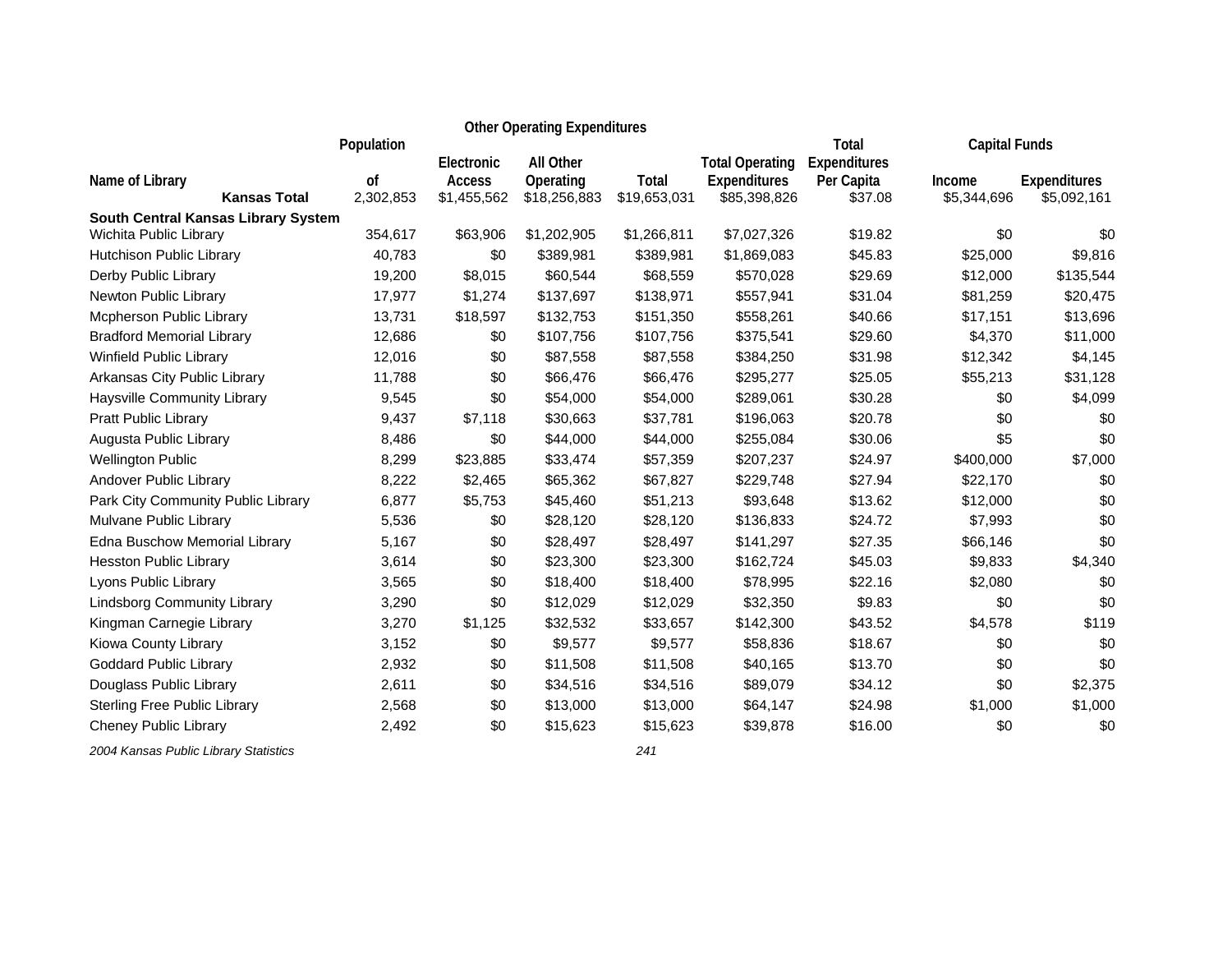|                                        |                 |                                            | <b>Other Operating Expenditures</b>    |                       |                                                        |                                       |                       |                                    |
|----------------------------------------|-----------------|--------------------------------------------|----------------------------------------|-----------------------|--------------------------------------------------------|---------------------------------------|-----------------------|------------------------------------|
|                                        | Population      |                                            |                                        |                       |                                                        | Total                                 | <b>Capital Funds</b>  |                                    |
| Name of Library<br><b>Kansas Total</b> | 0f<br>2,302,853 | Electronic<br><b>Access</b><br>\$1,455,562 | All Other<br>Operating<br>\$18,256,883 | Total<br>\$19,653,031 | <b>Total Operating</b><br>Expenditures<br>\$85,398,826 | Expenditures<br>Per Capita<br>\$37.08 | Income<br>\$5,344,696 | <b>Expenditures</b><br>\$5,092,161 |
| South Central Kansas Library System    |                 |                                            |                                        |                       |                                                        |                                       |                       |                                    |
| Anthony Public Library                 | 2,308           | \$0                                        | \$22,114                               | \$22,114              | \$74,329                                               | \$32.20                               | \$198                 | \$0                                |
| <b>Colwich Community Library</b>       | 2,249           | \$723                                      | \$7,703                                | \$8,426               | \$50,568                                               | \$22.48                               | \$1,000               | \$0                                |
| Clearwater Public Library              | 2,202           | \$0                                        | \$11,640                               | \$11,640              | \$69,756                                               | \$31.68                               | \$2,222               | \$0                                |
| Lincoln Library                        | 2,067           | \$0                                        | \$18,101                               | \$18,101              | \$72,118                                               | \$34.89                               | \$200                 | \$0                                |
| <b>Halstead Public Library</b>         | 1,888           | \$74                                       | \$8,887                                | \$8,961               | \$50,598                                               | \$26.80                               | \$0                   | \$0                                |
| <b>Belle Plaine Public Library</b>     | 1,654           | \$0                                        | \$7,702                                | \$7,702               | \$38,199                                               | \$23.09                               | \$0                   | \$0                                |
| Moundridge Public Library              | 1,645           | \$440                                      | \$1,760                                | \$2,200               | \$48,453                                               | \$29.45                               | \$0                   | \$0                                |
| Sedgwick/Lillian Tear                  | 1,637           | \$1,258                                    | \$6,608                                | \$7,866               | \$35,749                                               | \$21.84                               | \$3,910               | \$4,498                            |
| <b>Harper Public Library</b>           | 1,498           | \$0                                        | \$6,214                                | \$6,214               | \$30,198                                               | \$20.16                               | \$0                   | \$0                                |
| Andale District Library                | 1,429           | \$0                                        | \$16,105                               | \$16,105              | \$26,399                                               | \$18.47                               | \$5,000               | \$0                                |
| Towanda Public Library                 | 1,338           | \$0                                        | \$13,223                               | \$13,223              | \$42,638                                               | \$31.87                               | \$1,458               | \$1,148                            |
| <b>Buhler Public Library</b>           | 1,336           | \$1,409                                    | \$6,692                                | \$8,101               | \$38,003                                               | \$28.45                               | \$1,344               | \$1,344                            |
| Conway Springs City Library            | 1,277           | \$0                                        | \$3,240                                | \$3,240               | \$23,025                                               | \$18.03                               | \$0                   | \$0                                |
| Ida Long Goodman Memorial Library      | 1,249           | \$605                                      | \$26,338                               | \$26,943              | \$44,794                                               | \$35.86                               | \$0                   | \$0                                |
| Caldwell Carnegie Library              | 1,224           | \$0                                        | \$10,284                               | \$10,284              | \$25,540                                               | \$20.87                               | \$8,698               | \$0                                |
| Inman Public Library                   | 1,194           | \$0                                        | \$1,679                                | \$1,679               | \$19,462                                               | \$16.30                               | \$0                   | \$0                                |
| Nickerson Public Library               | 1,183           | \$0                                        | \$4,715                                | \$4,715               | \$18,991                                               | \$16.05                               |                       |                                    |
| Haven Public Library                   | 1,170           | \$0                                        | \$9,397                                | \$9,397               | \$45,305                                               | \$38.72                               | \$2,000               | \$0                                |
| <b>Oxford Public Library</b>           | 1,134           | \$0                                        | \$9,663                                | \$9,663               | \$29,373                                               | \$25.90                               | \$0                   | \$0                                |
| Mt. Hope Public Library                | 1,125           | \$483                                      | \$3,984                                | \$4,467               | \$30,823                                               | \$27.40                               | \$1,667               | \$2,158                            |
| Nora E. Larabee Memorial Library       | 1,097           | \$0                                        | \$6,593                                | \$6,593               | \$28,338                                               | \$25.83                               | \$0                   | \$0                                |
| Canton Township                        | 1,073           | \$167                                      | \$3,306                                | \$3,473               | \$8,404                                                | \$7.83                                | \$0                   | \$0                                |
| Kiowa Public Library                   | 989             | \$0                                        | \$5,850                                | \$5,850               | \$22,021                                               | \$22.27                               | \$2,677               | \$0                                |
| Ruth Dole Memorial Library             | 921             | \$0                                        | \$0                                    | \$0                   | \$13,231                                               | \$14.37                               | \$0                   | \$0                                |
| Garden Plain Community Library         | 807             | \$0                                        | \$1,281                                | \$1,281               | \$14,260                                               | \$17.67                               | \$6,000               | \$0                                |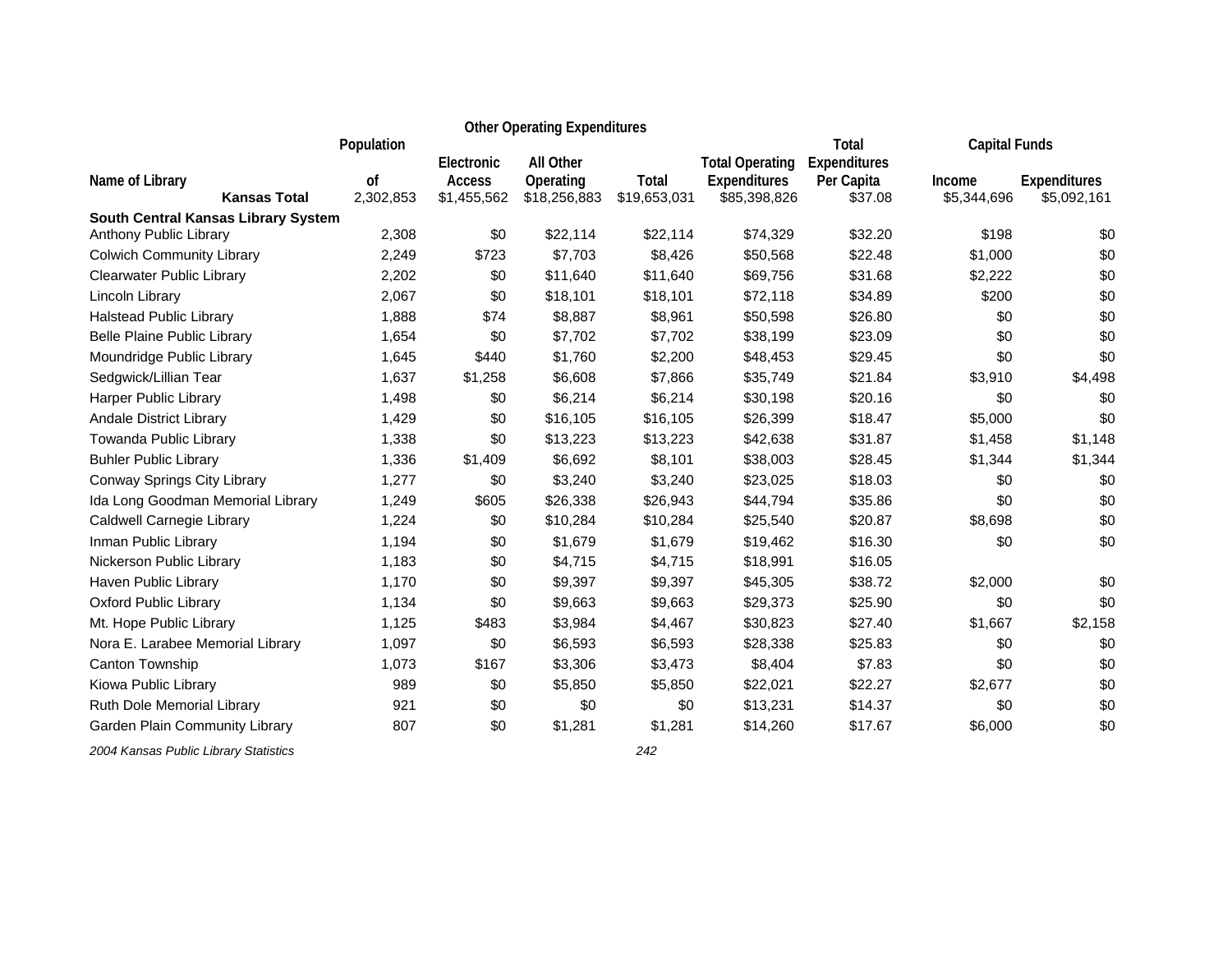|                                        |                 |                              | <b>Other Operating Expenditures</b> |                       |                              |                              |                       |                                    |
|----------------------------------------|-----------------|------------------------------|-------------------------------------|-----------------------|------------------------------|------------------------------|-----------------------|------------------------------------|
|                                        | Population      | Electronic                   | <b>All Other</b>                    |                       | <b>Total Operating</b>       | <b>Total</b><br>Expenditures | <b>Capital Funds</b>  |                                    |
| Name of Library<br><b>Kansas Total</b> | 0f<br>2,302,853 | <b>Access</b><br>\$1,455,562 | Operating<br>\$18,256,883           | Total<br>\$19,653,031 | Expenditures<br>\$85,398,826 | Per Capita<br>\$37.08        | Income<br>\$5,344,696 | <b>Expenditures</b><br>\$5,092,161 |
| South Central Kansas Library System    |                 |                              |                                     |                       |                              |                              |                       |                                    |
| <b>Udall Public Library</b>            | 789             | \$0                          | \$847                               | \$847                 | \$8,971                      | \$11.37                      | \$24                  | \$0                                |
| Marquette Community Library            | 750             | \$1,828                      | \$6,805                             | \$8,633               | \$16,660                     | \$22.21                      | \$500                 | \$1,349                            |
| Little River Community Library         | 723             | \$0                          | \$2,379                             | \$2,379               | \$14,840                     | \$20.53                      | \$0                   | \$0                                |
| Argonia/Dixon Township Library         | 712             | \$0                          | \$4,646                             | \$4,646               | \$13,369                     | \$18.78                      | \$81                  | \$0                                |
| Potwin Public Library                  | 651             | \$0                          | \$2,347                             | \$2,347               | \$8,484                      | \$13.03                      | \$0                   | \$0                                |
| Leon Public Library                    | 646             | \$0                          | \$357                               | \$357                 | \$1,424                      | \$2.20                       | \$0                   | \$0                                |
| <b>Whitewater Memorial Library</b>     | 636             | \$0                          | \$29,865                            | \$29,865              | \$52,062                     | \$81.86                      | \$0                   | \$0                                |
| Attica City Library                    | 609             | \$0                          | \$2,868                             | \$2,868               | \$18,415                     | \$30.24                      | \$0                   | \$0                                |
| Pretty Prairie Public Library          | 598             | \$302                        | \$302                               | \$604                 | \$10,214                     | \$17.08                      | \$1,300               | \$0                                |
| Viola Township                         | 590             | \$0                          | \$906                               | \$906                 | \$5,090                      | \$8.63                       | \$0                   | \$0                                |
| South Haven Township Library           | 576             | \$121                        | \$1,522                             | \$1,643               | \$8,788                      | \$15.26                      | \$9                   | \$120                              |
| Norwich Public                         | 535             | \$0                          | \$174                               | \$174                 | \$6,764                      | \$12.64                      | \$0                   | \$0                                |
| Macksville City Library                | 498             | \$0                          | \$2,900                             | \$2,900               | \$8,199                      | \$16.46                      | \$0                   | \$0                                |
| Cunningham Public Library              | 490             | \$0                          | \$6,218                             | \$6,218               | \$10,413                     | \$21.25                      | \$0                   | \$0                                |
| <b>Arlington City Library</b>          | 444             | \$0                          | \$1,700                             | \$1,700               | \$7,335                      | \$16.52                      | \$2,000               | \$700                              |
| <b>Turon Community Library</b>         | 432             | \$0                          | \$3,669                             | \$3,669               | \$14,539                     | \$33.66                      | \$0                   | \$0                                |
| Farmer Township Community Library      | 422             | \$0                          | \$1,686                             | \$1,686               | \$8,553                      | \$20.27                      | \$502                 | \$344                              |
| <b>Walton Community Library</b>        | 298             | \$945                        | \$700                               | \$1,645               | \$3,625                      | \$12.16                      | \$5,850               | \$3,595                            |
| Sylvia Public Library                  | 295             | \$0                          | \$3,329                             | \$3,329               | \$8,881                      | \$30.11                      | \$0                   | \$0                                |
| Geneseo Public Library                 | 268             | \$0                          | \$1,428                             | \$1,428               | \$5,819                      | \$21.71                      | \$0                   | \$0                                |
| Partridge Public Library               | 265             | \$0                          | \$0                                 | \$0                   | \$9,744                      | \$36.77                      | \$770                 | \$0                                |
| Zenda Public Library                   | 206             | \$84                         | \$2,436                             | \$2,520               | \$9,920                      | \$48.16                      | \$0                   | \$0                                |
| <b>Wisner Library</b>                  | 202             | \$0                          | \$554                               | \$554                 | \$899                        | \$4.45                       | \$0                   | \$0                                |
| <b>Hardtner Public Library</b>         | 192             | \$0                          | \$3,135                             | \$3,135               | \$12,027                     | \$62.64                      | \$5                   | \$0                                |
| <b>System Total</b>                    | 619,382         | \$140,577                    | \$2,979,583                         | \$3,120,160           | \$15,060,762                 | \$24.32                      | \$780,555             | \$259,993                          |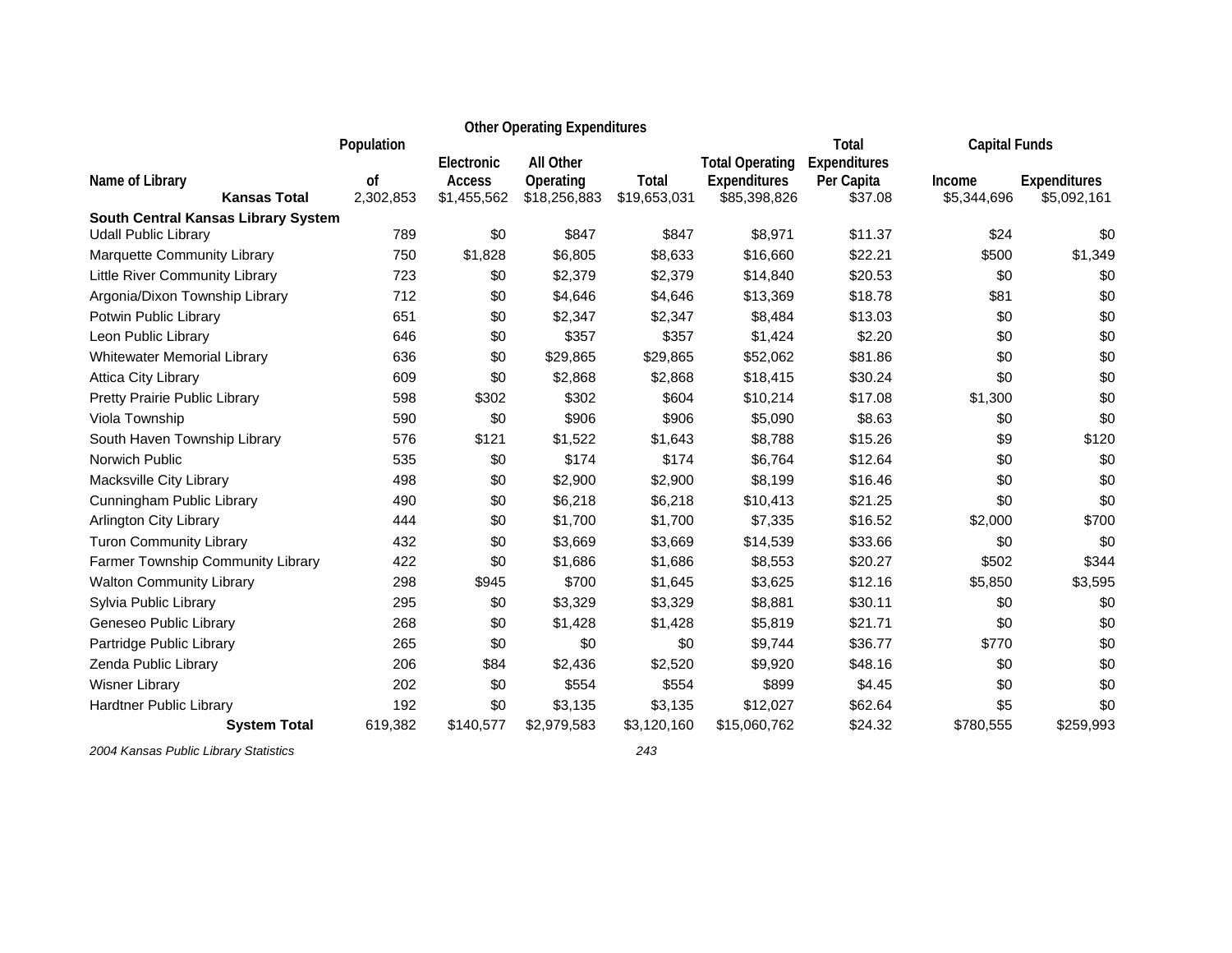|                                        |                            |                              | <b>Other Operating Expenditures</b> |                       |                              |                              |                       |                                    |
|----------------------------------------|----------------------------|------------------------------|-------------------------------------|-----------------------|------------------------------|------------------------------|-----------------------|------------------------------------|
|                                        | Population                 | Electronic                   | All Other                           |                       | <b>Total Operating</b>       | <b>Total</b><br>Expenditures | <b>Capital Funds</b>  |                                    |
| Name of Library<br><b>Kansas Total</b> | <sub>of</sub><br>2,302,853 | <b>Access</b><br>\$1,455,562 | Operating<br>\$18,256,883           | Total<br>\$19,653,031 | Expenditures<br>\$85,398,826 | Per Capita<br>\$37.08        | Income<br>\$5,344,696 | <b>Expenditures</b><br>\$5,092,161 |
| <b>Southeast Kansas Library System</b> |                            |                              |                                     |                       |                              |                              |                       |                                    |
| Pittsburg Public Library               | 19,276                     | \$13,920                     | \$121,413                           | \$135,333             | \$666,679                    | \$34.59                      | \$22,649              | \$2,907                            |
| Independence Public Library            | 13,540                     | \$0                          | \$44,657                            | \$44,657              | \$291,293                    | \$21.51                      | \$0                   | \$0                                |
| Parsons Public Library                 | 11,296                     | \$0                          | \$61,856                            | \$61,856              | \$300,846                    | \$26.63                      | \$78                  | \$38,069                           |
| Coffeyville Public Library             | 10,472                     | \$0                          | \$37,276                            | \$37,276              | \$297,900                    | \$28.45                      | \$328                 | \$0                                |
| Chanute Public Library                 | 9,053                      | \$0                          | \$81,431                            | \$81,431              | \$286,820                    | \$31.68                      | \$766                 | \$0                                |
| <b>Coffey County Library</b>           | 8,815                      | \$30,965                     | \$201,577                           | \$232,542             | \$1,073,840                  | \$121.82                     | \$35,407              | \$87,604                           |
| Fort Scott Public Library              | 8,065                      | \$0                          | \$26,757                            | \$26,757              | \$215,262                    | \$26.69                      | \$0                   | \$59,520                           |
| Iola Public Library                    | 6,033                      | \$0                          | \$35,670                            | \$35,670              | \$212,023                    | \$35.14                      | \$0                   | \$0                                |
| Johnston Public Library                | 4,344                      | \$0                          | \$15,514                            | \$15,514              | \$104,059                    | \$23.95                      | \$0                   | \$0                                |
| <b>Garnett Public Library</b>          | 3,388                      | \$0                          | \$11,767                            | \$11,767              | \$98,790                     | \$29.16                      | \$0                   | \$0                                |
| Columbus Public Library                | 3,286                      | \$0                          | \$19,223                            | \$19,223              | \$78,981                     | \$24.04                      | \$0                   | \$0                                |
| Galena Public Library                  | 3,168                      | \$0                          | \$22,000                            | \$22,000              | \$60,922                     | \$19.23                      | \$0                   | \$0                                |
| Eureka Carnegie Library                | 2,816                      | \$0                          | \$40,119                            | \$40,119              | \$108,122                    | \$38.40                      | \$5,000               | \$0                                |
| Neodesha/W.A. Rankin Memorial          | 2,734                      | \$0                          | \$9,494                             | \$9,494               | \$84,602                     | \$30.94                      | \$11,675              | \$6,998                            |
| <b>Girard Public</b>                   | 2,734                      | \$0                          | \$32,194                            | \$32,194              | \$201,032                    | \$73.53                      | \$0                   | \$3,557                            |
| Fredonia Public Library                | 2,520                      | \$0                          | \$8,902                             | \$8,902               | \$70,554                     | \$28.00                      | \$5,006               | \$6,960                            |
| Cherryvale Public Library              | 2,292                      | \$0                          | \$4,928                             | \$4,928               | \$31,687                     | \$13.83                      | \$0                   | \$0                                |
| Caney City Library                     | 2,004                      | \$0                          | \$13,443                            | \$13,443              | \$39,420                     | \$19.67                      | \$0                   | \$45,971                           |
| Oswego Public                          | 1,989                      | \$0                          | \$12,667                            | \$12,667              | \$40,283                     | \$20.25                      | \$0                   | \$0                                |
| Linn County Library District #1        | 1,974                      | \$0                          | \$8,276                             | \$8,276               | \$33,755                     | \$17.10                      | \$3,717               | \$0                                |
| <b>Humboldt Public</b>                 | 1,926                      | \$0                          | \$15,529                            | \$15,529              | \$64,829                     | \$33.66                      | \$5,900               | \$0                                |
| Linn County Library Dist #2            | 1,718                      | \$330                        | \$40,073                            | \$40,403              | \$116,937                    | \$68.07                      | \$0                   | \$0                                |
| Yates Center Public Library            | 1,520                      | \$0                          | \$7,514                             | \$7,514               | \$50,668                     | \$33.33                      |                       |                                    |
| Arma City Library                      | 1,508                      | \$0                          | \$3,488                             | \$3,488               | \$25,141                     | \$16.67                      | \$2,560               | \$2,736                            |
| Mound City/Linn County Dist. #4        | 1,443                      | \$1,024                      | \$27,744                            | \$28,768              | \$67,660                     | \$46.89                      | \$6,357               | \$0                                |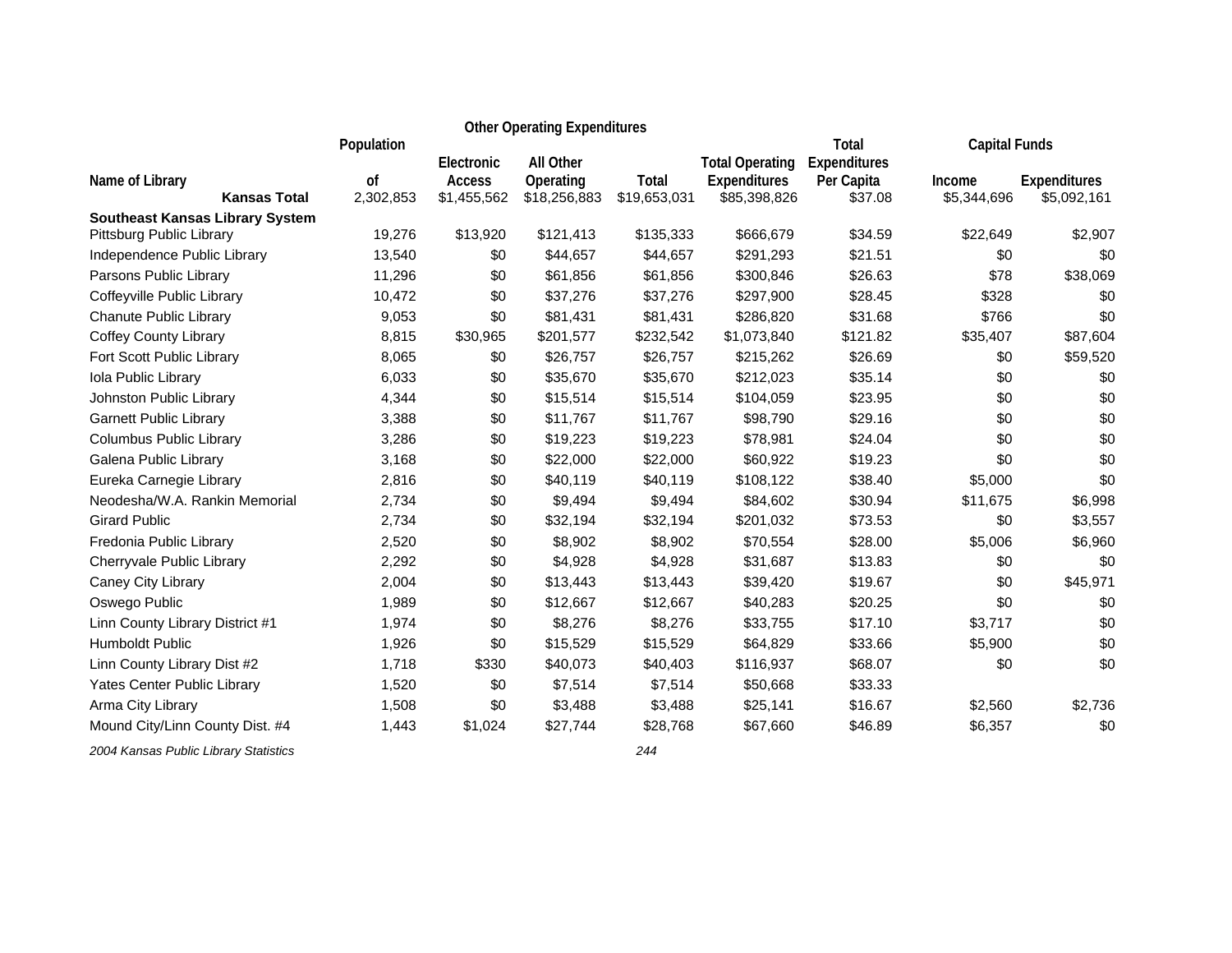|                                         |                 | <b>Other Operating Expenditures</b> |                           |                       |                                     |                       |                       |                             |
|-----------------------------------------|-----------------|-------------------------------------|---------------------------|-----------------------|-------------------------------------|-----------------------|-----------------------|-----------------------------|
|                                         | Population      | Electronic                          | <b>All Other</b>          |                       | <b>Total Operating</b>              | Total<br>Expenditures | <b>Capital Funds</b>  |                             |
| Name of Library<br><b>Kansas Total</b>  | 0f<br>2,302,853 | Access<br>\$1,455,562               | Operating<br>\$18,256,883 | Total<br>\$19,653,031 | <b>Expenditures</b><br>\$85,398,826 | Per Capita<br>\$37.08 | Income<br>\$5,344,696 | Expenditures<br>\$5,092,161 |
| <b>Southeast Kansas Library System</b>  |                 |                                     |                           |                       |                                     |                       |                       |                             |
| Pleasanton Lincoln Library              | 1,381           |                                     | \$3,598                   | \$3,598               | \$27,470                            | \$19.89               | \$33,895              | \$0                         |
| Sedan Public Library                    | 1,288           | \$0                                 | \$6,040                   | \$0                   | \$15,003                            | \$11.65               | \$4,987               | \$0                         |
| Chetopa City Library                    | 1,238           | \$0                                 | \$3,953                   | \$3,953               | \$18,490                            | \$14.94               | \$0                   | \$0                         |
| Erie City Public Library                | 1,178           | \$0                                 | \$10,004                  | \$10,004              | \$48,780                            | \$41.41               | \$5,161               | \$0                         |
| <b>Altamont Public Library</b>          | 1,068           | \$0                                 | \$963                     | \$963                 | \$21,569                            | \$20.20               | \$0                   | \$0                         |
| <b>Graves Memorial Library</b>          | 933             | \$2,419                             | \$5,634                   | \$8,053               | \$21,667                            | \$23.22               | \$134                 | \$0                         |
| Madison Public Library                  | 822             | \$0                                 | \$7,852                   | \$7,852               | \$26,460                            | \$32.19               | \$10                  | \$681                       |
| <b>Howard City Library</b>              | 786             | \$0                                 | \$4,801                   | \$4,801               | \$13,198                            | \$16.79               | \$6,229               | \$0                         |
| Weir Public Library                     | 768             | \$0                                 | \$1,327                   | \$1,327               | \$17,838                            | \$23.23               | \$0                   | \$0                         |
| Cedar Vale Memorial Library             | 689             | \$0                                 | \$4,600                   | \$4,600               | \$9,600                             | \$13.93               | \$0                   | \$0                         |
| Moran Public Library                    | 550             | \$0                                 | \$1,652                   | \$1,652               | \$10,176                            | \$18.50               |                       |                             |
| Linn County Library Dist. #3            | 507             | \$0                                 | \$7,466                   | \$7,466               | \$16,966                            | \$33.46               | \$0                   | \$0                         |
| Thayer Friday Reading Club City Library | 499             | \$0                                 | \$3,859                   | \$3,859               | \$12,118                            | \$24.28               | \$700                 | \$0                         |
| Altoona Public Library                  | 483             | \$701                               | \$1,659                   | \$2,360               | \$7,505                             | \$15.54               | \$0                   | \$0                         |
| Moline Public Library                   | 443             | \$0                                 | \$1,265                   | \$1,265               | \$4,950                             | \$11.17               | \$0                   | \$0                         |
| Mccune City Library                     | 426             | \$0                                 | \$3,984                   | \$3,984               | \$9,247                             | \$21.71               | \$0                   |                             |
| Edna Public Library                     | 420             | \$600                               | \$678                     | \$1,278               | \$9,126                             | \$21.73               | \$0                   | \$0                         |
| Mound Valley Library                    | 414             | \$0                                 | \$1,483                   | \$1,483               | \$6,424                             | \$15.52               | \$0                   | \$0                         |
| Colony City Library                     | 395             | \$0                                 |                           | \$0                   | \$7,879                             | \$19.95               |                       |                             |
| Longton Public Library                  | 382             | \$0                                 | \$7,870                   | \$7,870               | \$14,517                            | \$38.00               | \$0                   | \$0                         |
| <b>Bronson Public Library</b>           | 341             | \$3,471                             | \$2,010                   | \$5,481               | \$14,198                            | \$41.64               | \$820                 | \$0                         |
| Hamilton City Library                   | 328             | \$0                                 | \$2,124                   | \$2,124               | \$10,411                            | \$31.74               |                       |                             |
| <b>Toronto Public Library</b>           | 296             | \$0                                 | \$6,915                   | \$6,915               | \$12,370                            | \$41.79               |                       |                             |
| Prescott City Library                   | 281             | \$0                                 | \$1,336                   | \$1,336               | \$5,254                             | \$18.70               | \$0                   | \$0                         |
| Grenola Public                          | 224             | \$0                                 | \$897                     | \$897                 | \$7,692                             | \$34.34               | \$0                   | \$0                         |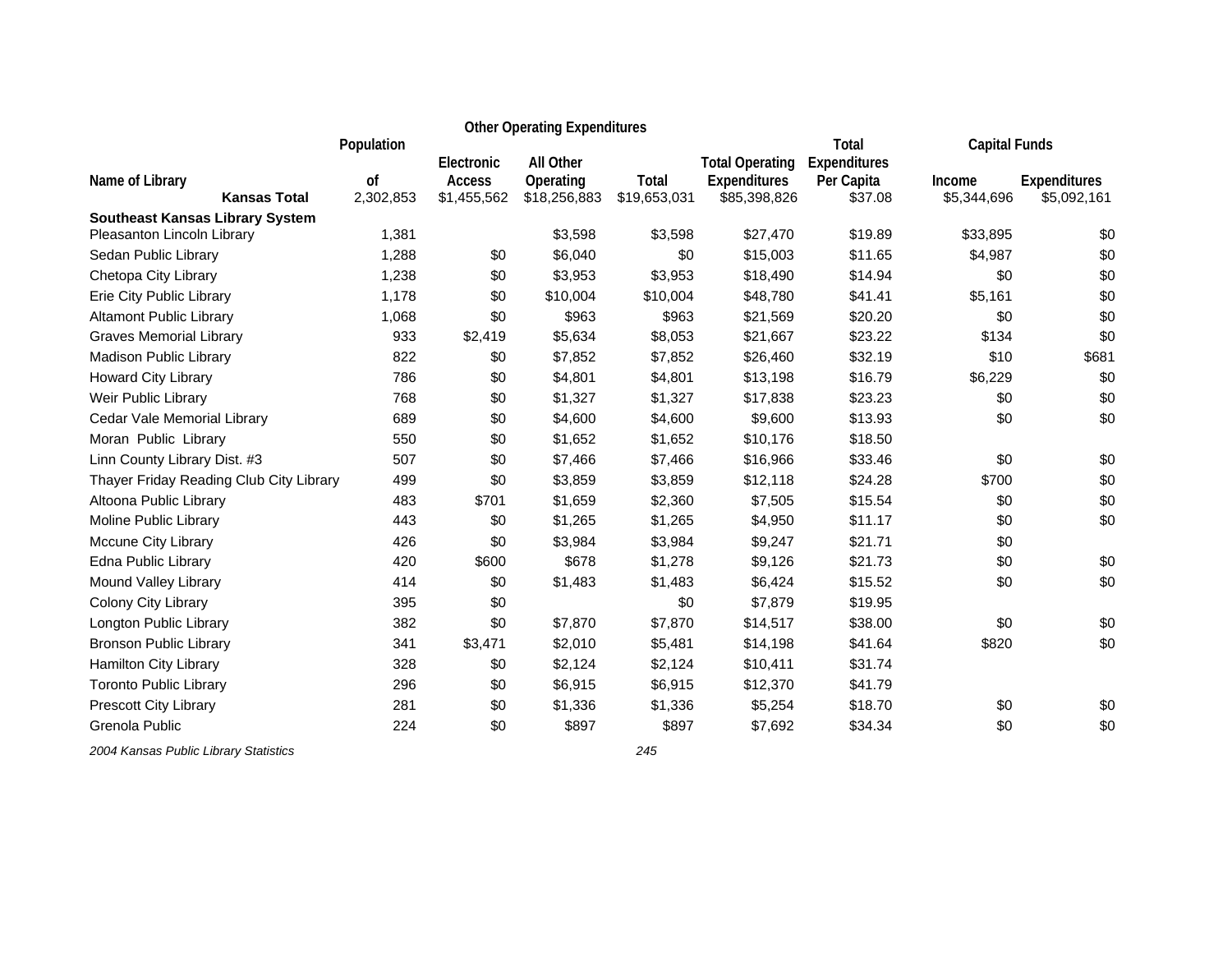|                                        |                     |                               |                                            | <b>Other Operating Expenditures</b>    |                       |                                                        |                                                       |                                        |                             |
|----------------------------------------|---------------------|-------------------------------|--------------------------------------------|----------------------------------------|-----------------------|--------------------------------------------------------|-------------------------------------------------------|----------------------------------------|-----------------------------|
| Name of Library                        | <b>Kansas Total</b> | Population<br>οf<br>2,302,853 | Electronic<br><b>Access</b><br>\$1,455,562 | All Other<br>Operating<br>\$18,256,883 | Total<br>\$19,653,031 | Total Operating<br><b>Expenditures</b><br>\$85,398,826 | Total<br><b>Expenditures</b><br>Per Capita<br>\$37.08 | Capital Funds<br>Income<br>\$5,344,696 | Expenditures<br>\$5,092,161 |
| <b>Southeast Kansas Library System</b> |                     |                               |                                            |                                        |                       |                                                        |                                                       |                                        |                             |
| <b>Walnut Public Library</b>           |                     | 221                           | \$239                                      | \$190                                  | \$429                 | \$3,601                                                | \$16.29                                               | \$0                                    | \$0                         |
| <b>Hepler City Library</b>             |                     | 153                           | \$0                                        | \$3,274                                | \$3,274               | \$7,034                                                | \$45.97                                               | \$0                                    | \$0                         |
| Fall River Public Library              |                     | 153                           | \$0                                        | \$1,360                                | \$1,360               | \$4,251                                                | \$27.78                                               | \$0                                    | \$0                         |
| Savonburg Public Library               |                     | 91                            | \$0                                        | \$5,754                                | \$5,754               | \$10,663                                               | \$117.18                                              | \$0                                    | \$0                         |
| Havana Library                         |                     | 86                            | \$0                                        | \$900                                  | \$900                 | \$2,730                                                | \$31.74                                               | \$0                                    | \$0                         |
|                                        | <b>System Total</b> | 144,758                       | \$53,669                                   | \$1,006,960                            | \$1,054,589           | \$5,019,292                                            | \$34.67                                               | \$151.379                              | \$255,003                   |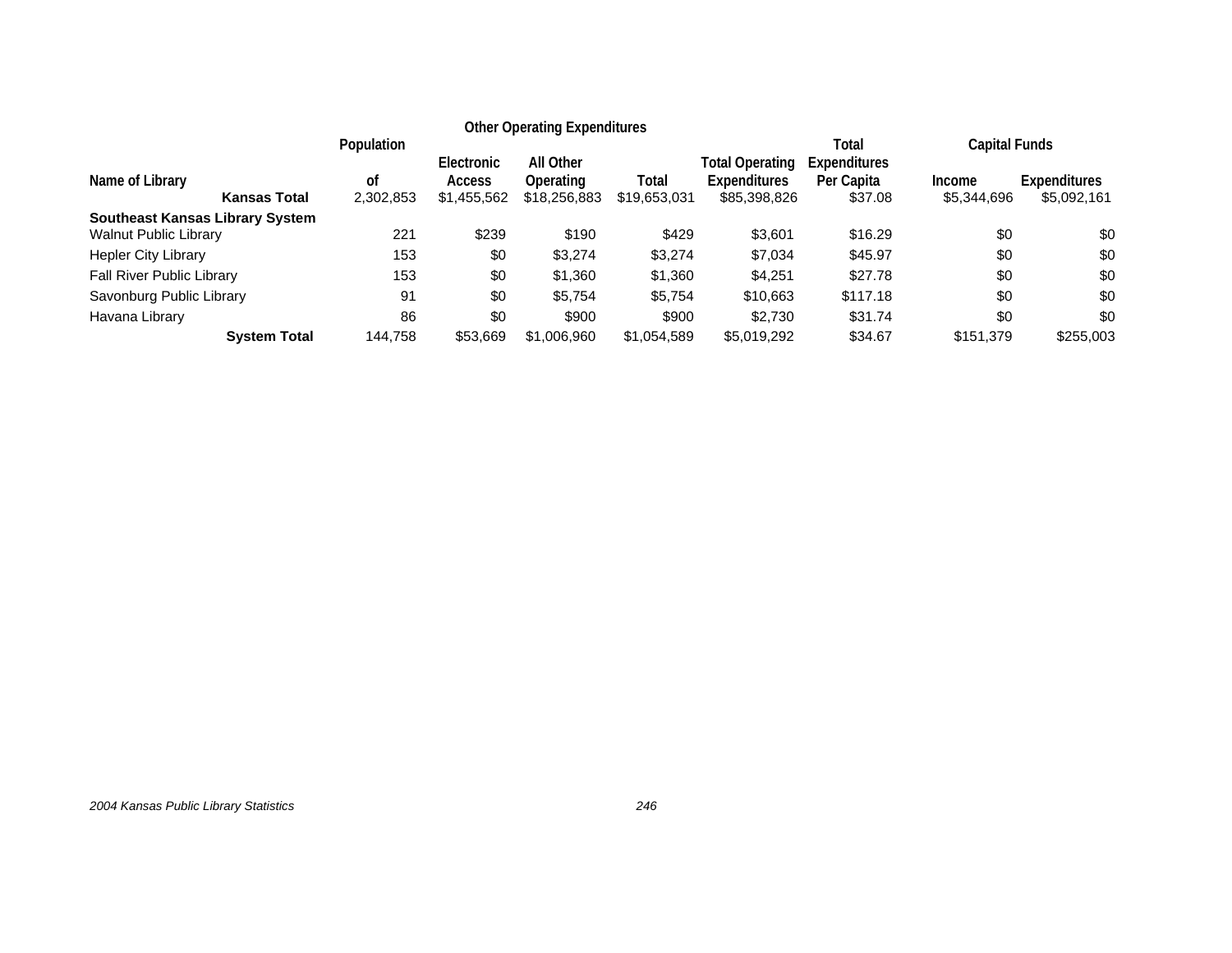| <b>Other Operating Expenditures</b>                                    |               |                             |                        |              |                                        |                            |                      |                     |
|------------------------------------------------------------------------|---------------|-----------------------------|------------------------|--------------|----------------------------------------|----------------------------|----------------------|---------------------|
|                                                                        | Population    |                             |                        |              |                                        | Total                      | <b>Capital Funds</b> |                     |
| Name of Library                                                        | <sub>of</sub> | Electronic<br><b>Access</b> | All Other<br>Operating | Total        | <b>Total Operating</b><br>Expenditures | Expenditures<br>Per Capita | Income               | <b>Expenditures</b> |
| <b>Kansas Total</b>                                                    | 2,302,853     | \$1,455,562                 | \$18,256,883           | \$19,653,031 | \$85,398,826                           | \$37.08                    | \$5,344,696          | \$5,092,161         |
| <b>Southwest Kansas Library System</b><br>Finney County Public Library | 39,176        | \$500                       | \$276,353              | \$276,853    | \$796,996                              | \$20.34                    | \$10,000             | \$6,683             |
| Dodge City Public Library                                              | 25,568        | \$0                         | \$138,449              | \$138,449    | \$804,792                              | \$31.48                    | \$22,915             | \$18,358            |
| Liberal Memorial Library                                               | 20,067        | \$0                         | \$126,765              | \$126,765    | \$561,205                              | \$27.97                    | \$0                  | \$19,964            |
| <b>Grant County Library</b>                                            | 7,745         | \$7,089                     | \$82,830               | \$89,919     | \$448,219                              | \$57.87                    | \$58,821             | \$141,179           |
| <b>Stevens County Library</b>                                          | 5,389         | \$0                         | \$77,395               | \$77,395     | \$348,563                              | \$64.68                    | \$10,000             | \$101               |
| <b>Scott County Library</b>                                            | 4,806         | \$2,616                     | \$38,136               | \$40,752     | \$165,811                              | \$34.50                    | \$8,048              | \$3,267             |
| Kearny County Library                                                  | 4,591         | \$0                         | \$68,289               | \$68,289     | \$270,163                              | \$58.85                    | \$985                | \$75,000            |
| Elkhart/Morton County Library                                          | 3,317         | \$0                         | \$59,846               | \$59,846     | \$285,206                              | \$85.98                    | \$0                  | \$5,963             |
| Haskell Township Library                                               | 3,049         | \$1,918                     | \$19,933               | \$21,851     | \$80,086                               | \$26.27                    | \$30,505             | \$1,387             |
| Hamilton County Public Library                                         | 2,666         | \$970                       | \$40,161               | \$40,161     | \$144,154                              | \$54.07                    | \$1,000              | \$3,860             |
| <b>Wichita County Library</b>                                          | 2,447         | \$0                         | \$9,088                | \$9,088      | \$49,775                               | \$20.34                    | \$0                  | \$0                 |
| <b>Stanton County Public Library</b>                                   | 2,404         | \$2,586                     | \$25,089               | \$27,675     | \$160,456                              | \$66.75                    | \$0                  | \$0                 |
| Cimarron City Library                                                  | 2,036         | \$0                         | \$25,844               | \$25,844     | \$106,294                              | \$52.21                    | \$0                  | \$0                 |
| Dighton/Lane County Library                                            | 1,946         | \$0                         | \$12,665               | \$12,665     | \$52,909                               | \$27.19                    | \$5,073              | \$0                 |
| Dudley Township Library                                                | 1,775         | \$0                         | \$40,000               | \$40,000     | \$48,120                               | \$27.11                    | \$0                  | \$0                 |
| Meade Public Library                                                   | 1,658         | \$0                         | \$12,051               | \$12,051     | \$70,026                               | \$42.24                    | \$6,662              | \$0                 |
| Montezuma Township Library                                             | 1,645         | \$0                         | \$5,300                | \$5,300      | \$27,824                               | \$16.91                    | \$3,384              | \$0                 |
| Kinsley                                                                | 1,551         | \$1,043                     | \$12,204               | \$13,247     | \$83,856                               | \$54.07                    | \$368                | \$25,037            |
| Greeley County Public Library                                          | 1,420         | \$20                        | \$18,928               | \$18,948     | \$55,019                               | \$38.75                    | \$3,518              | \$0                 |
| Ness City Public Library                                               | 1,403         | \$0                         | \$12,276               | \$0          | \$62,971                               | \$44.88                    | \$118                | \$2,220             |
| Coldwater-Wilmore Regional Library                                     | 1,200         | \$0                         | \$10,366               | \$10,366     | \$56,121                               | \$46.77                    | \$9,982              | \$0                 |
| Spearville Township Library                                            | 1,191         | \$1,122                     | \$7,704                | \$8,826      | \$40,501                               | \$34.01                    | \$3,532              | \$0                 |
| Plains Community Library                                               | 1,180         | \$549                       | \$11,127               | \$11,676     | \$56,526                               | \$47.90                    | \$8,489              | \$0                 |
| Ashland Library                                                        | 951           | \$0                         | \$23,620               | \$23,620     | \$60,711                               | \$63.84                    | \$0                  | \$0                 |
| Jetmore Public Library                                                 | 933           | \$0                         | \$4,615                | \$4,615      | \$30,606                               | \$32.80                    | \$0                  | \$0                 |